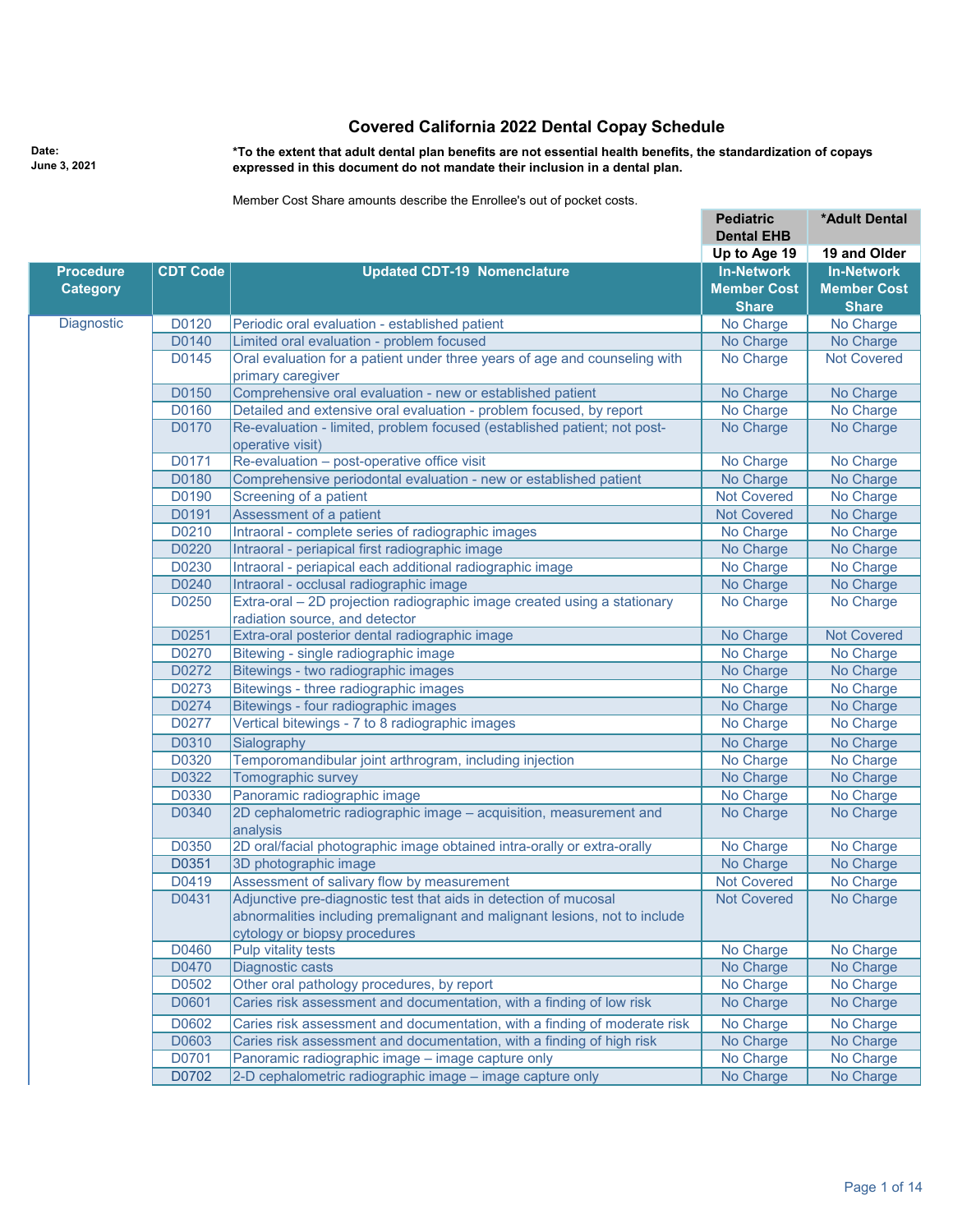|                  |                   |                                                                                                                        | <b>Pediatric</b><br><b>Dental EHB</b> | *Adult Dental          |
|------------------|-------------------|------------------------------------------------------------------------------------------------------------------------|---------------------------------------|------------------------|
|                  |                   |                                                                                                                        | Up to Age 19                          | 19 and Older           |
| <b>Procedure</b> | <b>CDT Code</b>   | <b>Updated CDT-19 Nomenclature</b>                                                                                     | <b>In-Network</b>                     | <b>In-Network</b>      |
| <b>Category</b>  |                   |                                                                                                                        | <b>Member Cost</b>                    | <b>Member Cost</b>     |
|                  |                   |                                                                                                                        | <b>Share</b>                          | <b>Share</b>           |
|                  | D0703             | 2-D oral/facial photographic image obtained intra-orally or extra-orally -                                             | No Charge                             | No Charge              |
|                  |                   | image capture only                                                                                                     |                                       |                        |
|                  | D0704             | 3-D photographic image - image capture only                                                                            | No Charge                             | No Charge              |
|                  | D0705             | Extra-oral posterior dental radiographic image - image capture only                                                    | No Charge                             | <b>Not Covered</b>     |
|                  | D0706             | Intraoral - occlusal radiographic image - image capture only                                                           | No Charge                             | No Charge              |
|                  | D0707             | Intraoral - periapical radiographic image - image capture only                                                         | No Charge                             | No Charge              |
|                  | D0708             | Intraoral - bitewing radiographic image - image capture only                                                           | No Charge                             | No Charge              |
|                  | D0709<br>D0999    | Intraoral – complete series of radiographic images – image capture only<br>Unspecified diagnostic procedure, by report | No Charge<br>No Charge                | No Charge              |
| Preventive       | D1110             | Prophylaxis - adult                                                                                                    | No Charge                             | No Charge<br>No Charge |
|                  | D1120             | Prophylaxis - child                                                                                                    | No Charge                             | <b>Not Covered</b>     |
|                  | D1206             | Topical application of fluoride varnish                                                                                | No Charge                             | No Charge              |
|                  | D1208             | Topical application of fluoride - excluding varnish                                                                    | No Charge                             | No Charge              |
|                  | D1310             | Nutritional counseling for control of dental disease                                                                   | No Charge                             | No Charge              |
|                  | D <sub>1320</sub> | Tobacco counseling for the control and prevention of oral disease                                                      | No Charge                             | No Charge              |
|                  | D1321             | Counseling for the control and prevention of adverse oral, behavioral, and                                             | No Charge                             | No Charge              |
|                  |                   | systemic health effects associated with high-risk substance use                                                        |                                       |                        |
|                  | D <sub>1330</sub> | Oral hygiene instructions                                                                                              | No Charge                             | No Charge              |
|                  | D1351             | Sealant - per tooth                                                                                                    | No Charge                             | No Charge              |
|                  | D1352             | Preventive resin restoration in a moderate to high caries risk patient -<br>permanent tooth                            | No Charge                             | <b>Not Covered</b>     |
|                  | D1353             | Sealant repair - per tooth                                                                                             | No Charge                             | No Charge              |
|                  | D1354             | Interim caries arresting medicament application - per tooth                                                            | No Charge                             | No Charge              |
|                  | D1355             | Caries preventive medicament application - per tooth                                                                   | No Charge                             | No Charge              |
|                  | D1510             | Space maintainer - fixed - unilateral - per quadrant                                                                   | No Charge                             | No Charge              |
|                  | D <sub>1516</sub> | Space maintainer - fixed - bilateral, maxillary                                                                        | No Charge                             | No Charge              |
|                  | D1517             | Space maintainer - fixed - bilateral, mandibular                                                                       | No Charge                             | No Charge              |
|                  | D1520             | Space maintainer - removable - unilateral - per quadrant                                                               | No Charge                             | No Charge              |
|                  |                   |                                                                                                                        |                                       |                        |
|                  | D1526             | Space maintainer - removable - bilateral, maxillary                                                                    | No Charge                             | No Charge              |
|                  | D1527             | Space maintainer - removable - bilateral, mandibular                                                                   | No Charge                             | No Charge              |
|                  | D1551             | Re-cement or re-bond bilateral space maintainer - maxillary                                                            | No Charge                             | No Charge              |
|                  | D1552             | Re-cement or re-bond bilateral space maintainer - mandibular                                                           | No Charge                             | No Charge              |
|                  | D1553             | Re-cement or re-bond unilateral space maintainer - per quadrant                                                        | No Charge                             | No Charge              |
|                  | D1556             | Removal of fixed unilateral space maintainer - per quadrant                                                            | No Charge                             | No Charge              |
|                  | D <sub>1557</sub> | Removal of fixed bilateral space maintainer - maxillary                                                                | No Charge                             | No Charge              |
|                  | D1558             | Removal of fixed bilateral space maintainer - mandibular                                                               | No Charge                             | No Charge              |
|                  | D1575             | Distal shoe space maintainer - fixed, unilateral - per quadrant                                                        | No Charge                             | No Charge              |
| Restorative      | D2140             | Amalgam - one surface, primary or permanent                                                                            | \$25                                  | \$25                   |
|                  | D2150             | Amalgam - two surfaces, primary or permanent                                                                           | \$30                                  | \$30                   |
|                  | D2160             | Amalgam - three surfaces, primary or permanent                                                                         | \$40                                  | \$40                   |
|                  | D2161             | Amalgam - four or more surfaces, primary or permanent                                                                  | \$45                                  | \$45                   |
|                  | D2330             | Resin-based composite - one surface, anterior                                                                          | \$30                                  | \$30                   |
|                  | D2331             | Resin-based composite - two surfaces, anterior                                                                         | \$45                                  | \$45                   |
|                  | D2332             | Resin-based composite - three surfaces, anterior                                                                       | \$55                                  | \$55                   |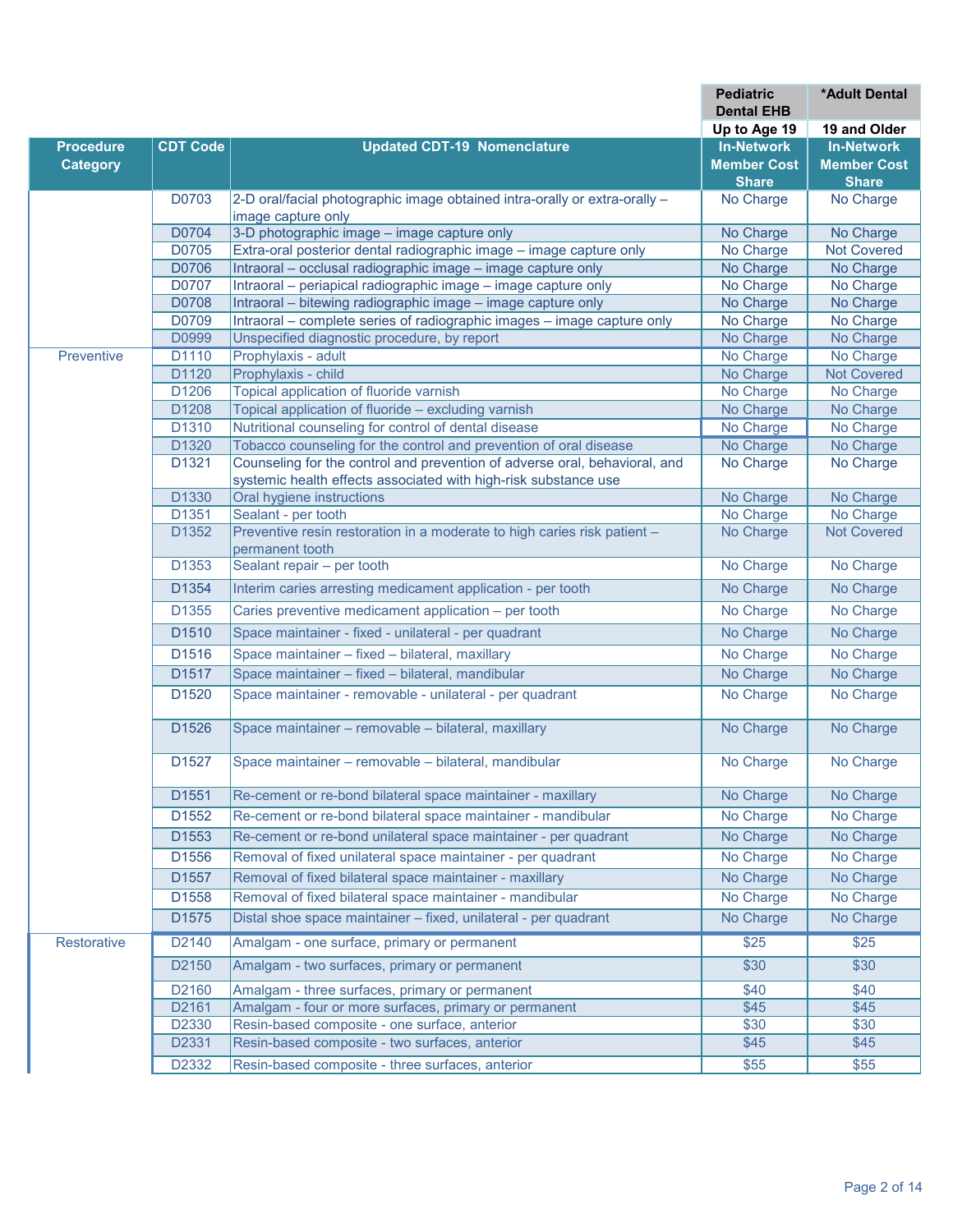|                  |                   |                                                                           | <b>Pediatric</b><br><b>Dental EHB</b> | *Adult Dental      |
|------------------|-------------------|---------------------------------------------------------------------------|---------------------------------------|--------------------|
|                  |                   |                                                                           | Up to Age 19                          | 19 and Older       |
| <b>Procedure</b> | <b>CDT Code</b>   | <b>Updated CDT-19 Nomenclature</b>                                        | <b>In-Network</b>                     | <b>In-Network</b>  |
| <b>Category</b>  |                   |                                                                           | <b>Member Cost</b>                    | <b>Member Cost</b> |
|                  |                   |                                                                           | <b>Share</b>                          | <b>Share</b>       |
|                  | D2335             | Resin-based composite - four or more surfaces or involving incisal angle  | \$60                                  | \$60               |
|                  |                   | (anterior)                                                                |                                       |                    |
|                  | D2390             | Resin-based composite crown, anterior                                     | \$50                                  | \$50               |
|                  | D2391             | Resin-based composite - one surface, posterior                            | \$30                                  | \$30               |
|                  | D2392             | Resin-based composite - two surfaces, posterior                           | \$40                                  | \$40               |
|                  | D2393             | Resin-based composite - three surfaces, posterior                         | \$50                                  | \$50               |
|                  | D2394             | Resin-based composite - four or more surfaces, posterior                  | \$70                                  | \$70               |
|                  | D2542             | Onlay - metallic - two surfaces                                           | <b>Not Covered</b>                    | \$185              |
|                  | D <sub>2543</sub> | Onlay - metallic - three surfaces                                         | <b>Not Covered</b>                    | \$200              |
|                  | D2544             | Onlay - metallic - four or more surfaces                                  | <b>Not Covered</b>                    | \$215              |
|                  | D2642             | Onlay - porcelain/ceramic - two surfaces                                  | <b>Not Covered</b>                    | \$250              |
|                  | D2643             | Onlay - porcelain/ceramic - three surfaces                                | <b>Not Covered</b>                    | \$275              |
|                  | D2644             | Onlay - porcelain/ceramic - four or more surfaces                         | <b>Not Covered</b>                    | \$300              |
|                  | D2662             | Onlay - resin-based composite - two surfaces                              | <b>Not Covered</b>                    | \$160              |
|                  | D2663             | Onlay - resin-based composite - three surfaces                            | <b>Not Covered</b>                    | \$180              |
|                  | D2664             | Onlay - resin-based composite - four or more surfaces                     | <b>Not Covered</b>                    | \$200              |
|                  | D2710             | Crown - resin-based composite (indirect)                                  | \$140                                 | \$140              |
|                  | D2712             | Crown - 3/4 resin-based composite (indirect)                              | \$190                                 | \$200              |
|                  | D2720             | Crown - resin with high noble metal                                       | <b>Not Covered</b>                    | \$300              |
|                  | D2721             | Crown - resin with predominantly base metal                               | \$300                                 | \$300              |
|                  | D2722             | Crown - resin with noble metal                                            | <b>Not Covered</b>                    | \$300              |
|                  | D2740             | Crown - porcelain/ceramic substrate                                       | \$300                                 | \$300              |
|                  | D2750             | Crown - porcelain fused to high noble metal                               | <b>Not Covered</b>                    | \$300              |
|                  | D2751             | Crown - porcelain fused to predominantly base metal                       | \$300                                 | \$300              |
|                  | D2752             | Crown - porcelain fused to noble metal                                    | <b>Not Covered</b>                    | \$300              |
|                  | D2753             | Crown - porcelain fused to titanium and titanium alloys                   | <b>Not Covered</b>                    | \$300              |
|                  | D2780             | Crown - 3/4 cast high noble metal                                         | <b>Not Covered</b>                    | \$300              |
|                  | D2781             | Crown - 3/4 cast predominantly base metal                                 | \$300                                 | \$300              |
|                  | D2782             | Crown - 3/4 cast noble metal                                              | <b>Not Covered</b>                    | \$300              |
|                  | D2783             | Crown - 3/4 porcelain/ceramic                                             | \$310                                 | \$310              |
|                  | D2790             | Crown - full cast high noble metal                                        | <b>Not Covered</b>                    | \$300              |
|                  | D2791             | Crown - full cast predominantly base metal                                | \$300                                 | \$300              |
|                  | D2792             | Crown - full cast noble metal                                             | <b>Not Covered</b>                    | \$300              |
|                  | D2794             | Crown - titanium and titanium alloys                                      | <b>Not Covered</b>                    | \$300              |
|                  | D2910             | Re-cement or re-bond inlay, onlay, veneer or partial coverage restoration | \$25                                  | \$25               |
|                  | D2915             | Re-cement or re-bond indirectly fabricated or prefabricated post and core | \$25                                  | \$25               |
|                  | D2920             | Re-cement or re-bond crown                                                | \$25                                  | \$15               |
|                  | D2921             | Reattachment of tooth fragment, incisal edge or cusp                      | \$45                                  | \$45               |
|                  | D2928             | Prefabricated porcelain/ceramic crown - permanent tooth                   | \$120                                 | <b>Not Covered</b> |
|                  | D2929             | Prefabricated porcelain/ceramic crown - primary tooth                     | \$95                                  | <b>Not Covered</b> |
|                  | D2930             | Prefabricated stainless steel crown - primary tooth                       | \$65                                  | Not Covered        |
|                  | D2931             | Prefabricated stainless steel crown - permanent tooth                     | \$75                                  | \$75               |
|                  | D2932             | Prefabricated resin crown                                                 | \$75                                  | <b>Not Covered</b> |
|                  | D2933             | Prefabricated stainless steel crown with resin window                     | \$80                                  | <b>Not Covered</b> |
|                  | D2940             | Protective restoration                                                    | \$25                                  | \$20               |
|                  | D2941             | Interim therapeutic restoration - primary dentition                       | \$30                                  | <b>Not Covered</b> |
|                  | D2949             | Restorative foundation for an indirect restoration                        | \$45                                  | <b>Not Covered</b> |
|                  | D2950             | Core buildup, including any pins when required                            | \$20                                  | \$20               |
|                  | D2951             | Pin retention - per tooth, in addition to restoration                     | \$25                                  | \$20               |
|                  | D2952             | Post and core in addition to crown, indirectly fabricated                 | \$100                                 | \$60               |
|                  | D2953             | Each additional indirectly fabricated post - same tooth                   | \$30                                  | \$30               |
|                  | D2954             | Prefabricated post and core in addition to crown                          | \$90                                  | \$60               |
|                  |                   |                                                                           |                                       |                    |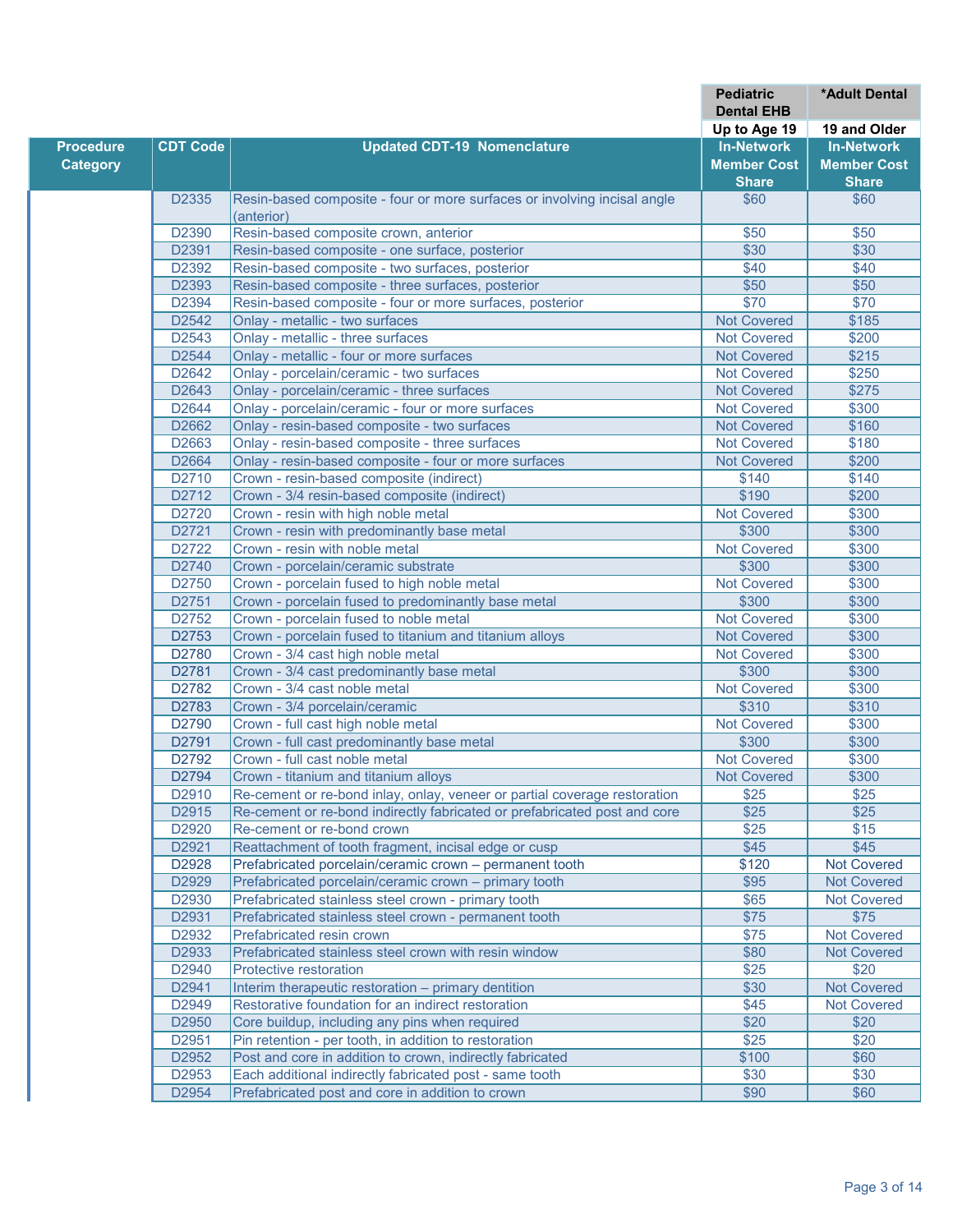|                    |                 |                                                                                                       | <b>Pediatric</b><br><b>Dental EHB</b> | <b>*Adult Dental</b> |
|--------------------|-----------------|-------------------------------------------------------------------------------------------------------|---------------------------------------|----------------------|
|                    |                 |                                                                                                       | Up to Age 19                          | 19 and Older         |
| <b>Procedure</b>   | <b>CDT Code</b> | <b>Updated CDT-19 Nomenclature</b>                                                                    | <b>In-Network</b>                     | <b>In-Network</b>    |
| <b>Category</b>    |                 |                                                                                                       | <b>Member Cost</b>                    | <b>Member Cost</b>   |
|                    |                 |                                                                                                       | <b>Share</b>                          | <b>Share</b>         |
|                    | D2955           | Post removal                                                                                          | \$60                                  | <b>Not Covered</b>   |
|                    | D2957           | Each additional prefabricated post - same tooth                                                       | \$35                                  | \$35                 |
|                    | D2971           | Additional procedures to construct new crown under existing partial denture                           | \$35                                  | <b>Not Covered</b>   |
|                    |                 | framework                                                                                             |                                       |                      |
|                    | D2980           | Crown repair necessitated by restorative material failure                                             | \$50                                  | \$50                 |
|                    | D2999           | Unspecified restorative procedure, by report                                                          | \$40                                  | \$40                 |
| <b>Endodontics</b> | D3110           | Pulp cap - direct (excluding final restoration)                                                       | \$20                                  | \$20                 |
|                    | D3120           | Pulp cap - indirect (excluding final restoration)                                                     | \$25                                  | \$25                 |
|                    | D3220           | Therapeutic pulpotomy (excluding final restoration) - removal of pulp coronal                         | \$40                                  | \$35                 |
|                    |                 | to the dentinocemental junction and application of medicament                                         |                                       |                      |
|                    | D3221           | Pulpal debridement, primary and permanent teeth                                                       | \$40                                  | \$50                 |
|                    | D3222           | Partial pulpotomy for apexogenesis - permanent tooth with incomplete root                             | \$60                                  | \$60                 |
|                    |                 | development                                                                                           |                                       |                      |
|                    | D3230           | Pulpal therapy (resorbable filling) - anterior, primary tooth (excluding final                        | \$55                                  | <b>Not Covered</b>   |
|                    |                 | restoration)                                                                                          |                                       |                      |
|                    | D3240           | Pulpal therapy (resorbable filling) - posterior, primary tooth (excluding final                       | \$55                                  | <b>Not Covered</b>   |
|                    |                 | restoration)                                                                                          |                                       |                      |
|                    | D3310           | Endodontic therapy, anterior tooth (excluding final restoration)                                      | \$195                                 | \$200                |
|                    | D3320           | Endodontic therapy, bicuspid tooth (excluding final restoration)                                      | \$235                                 | \$235                |
|                    | D3330           | Endodontic therapy, molar (excluding final restoration)                                               | \$300                                 | \$300                |
|                    | D3331           | Treatment of root canal obstruction; non-surgical access                                              | \$50                                  | \$50                 |
|                    | D3332           | Incomplete endodontic therapy; inoperable, unrestorable or fractured tooth                            | <b>Not Covered</b>                    | \$85                 |
|                    | D3333           | Internal root repair of perforation defects                                                           | \$80                                  | \$80                 |
|                    | D3346           | Retreatment of previous root canal therapy - anterior                                                 | \$240                                 | \$245                |
|                    | D3347           | Retreatment of previous root canal therapy - bicuspid                                                 | \$295                                 | \$295                |
|                    | D3348           | Retreatment of previous root canal therapy - molar                                                    | \$365                                 | \$365                |
|                    | D3351           | Apexification/recalcification - initial visit (apical closure / calcific repair of                    | \$85                                  | \$85                 |
|                    |                 | perforations, root resorption, etc.)                                                                  |                                       |                      |
|                    | D3352           | Apexification/recalcification - interim medication replacement                                        | \$45                                  | \$50                 |
|                    | D3353           | Apexification/recalcification - final visit (includes completed root canal                            | <b>Not Covered</b>                    | <b>Not Covered</b>   |
|                    |                 | therapy - apical closure/calcific repair of perforations, root resorption, etc.)                      |                                       |                      |
|                    | D3410           | Apicoectomy - anterior                                                                                | \$240                                 | \$240                |
|                    | D3421           | Apicoectomy - bicuspid (first root)                                                                   | \$250                                 | \$250                |
|                    | D3425           | Apicoectomy - molar (first root)                                                                      | \$275                                 | \$275                |
|                    | D3426           | Apicoectomy (each additional root)                                                                    | \$110                                 | \$110                |
|                    | D3430           | Retrograde filling - per root                                                                         | \$90                                  | \$90                 |
|                    | D3450           | Root amputation - per root                                                                            | <b>Not Covered</b>                    | \$110                |
|                    | D3471           | Surgical repair of root resorption - anterior                                                         | \$160                                 | \$160                |
|                    | D3472           | Surgical repair of root resorption – premolar                                                         | \$160                                 | \$160                |
|                    | D3473           | Surgical repair of root resorption - molar                                                            | \$160                                 | \$160                |
|                    | D3910           | Surgical procedure for isolation of tooth with rubber dam                                             | \$30                                  | \$50                 |
|                    | D3920           | Hemisection (including any root removal), not including root canal therapy                            | <b>Not Covered</b>                    | \$120                |
|                    | D3950           | Canal preparation and fitting of preformed dowel or post                                              | <b>Not Covered</b>                    | \$60                 |
|                    | D3999           | Unspecified endodontic procedure, by report                                                           | \$100                                 | \$100                |
| Periodontics       | D4210           | Gingivectomy or gingivoplasty - four or more contiguous teeth or tooth<br>bounded spaces per quadrant | \$150                                 | \$150                |
|                    | D4211           | Gingivectomy or gingivoplasty - one to three contiguous teeth or tooth                                | \$50                                  | \$50                 |
|                    |                 | bounded spaces per quadrant                                                                           |                                       |                      |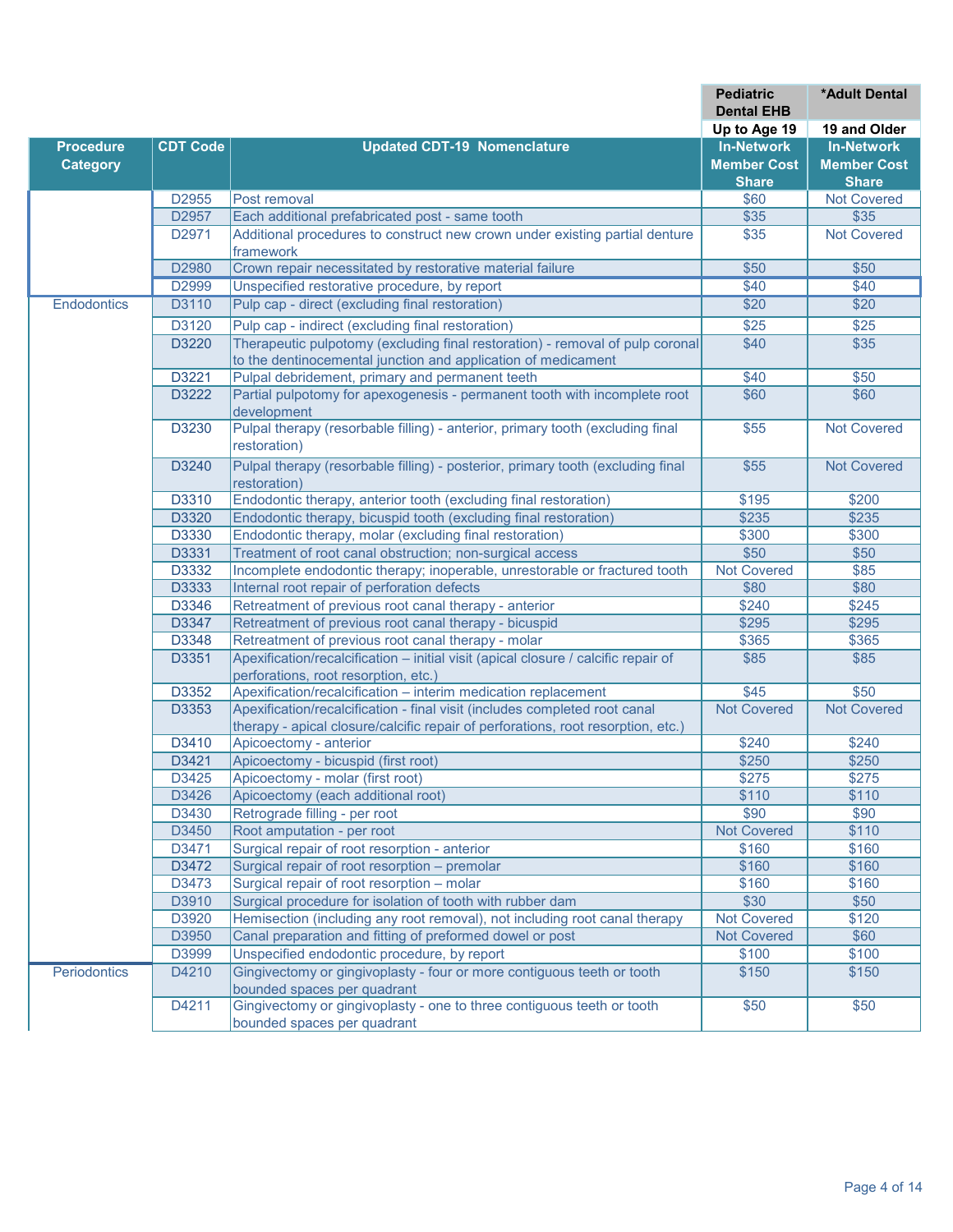|                  |                 |                                                                                 | <b>Pediatric</b><br><b>Dental EHB</b> | <b>*Adult Dental</b> |
|------------------|-----------------|---------------------------------------------------------------------------------|---------------------------------------|----------------------|
|                  |                 |                                                                                 | Up to Age 19                          | 19 and Older         |
| <b>Procedure</b> | <b>CDT Code</b> | <b>Updated CDT-19 Nomenclature</b>                                              | <b>In-Network</b>                     | <b>In-Network</b>    |
| <b>Category</b>  |                 |                                                                                 | <b>Member Cost</b>                    | <b>Member Cost</b>   |
|                  |                 |                                                                                 | <b>Share</b>                          | <b>Share</b>         |
|                  | D4240           | Gingival flap procedure, including root planing - four or more contiguous       | <b>Not Covered</b>                    | \$135                |
|                  |                 | teeth or tooth bounded spaces per quadrant                                      |                                       |                      |
|                  | D4241           | Gingival flap procedure, including root planing - one to three contiguous       | <b>Not Covered</b>                    | \$70                 |
|                  |                 | teeth or tooth bounded spaces per quadrant                                      |                                       |                      |
|                  | D4249           | Clinical crown lengthening - hard tissue                                        | \$165                                 | \$200                |
|                  | D4260           | Osseous surgery (including elevation of a full thickness flap and closure) -    | \$265                                 | \$265                |
|                  |                 | four or more contiguous teeth or tooth bounded spaces per quadrant              |                                       |                      |
|                  | D4261           | Osseous surgery (including elevation of a full thickness flap and closure) -    | \$140                                 | \$140                |
|                  |                 | one to three contiguous teeth or tooth bounded spaces per quadrant              |                                       |                      |
|                  | D4263           | Bone replacement graft - retained natural tooth - first site in quadrant        | <b>Not Covered</b>                    | \$105                |
|                  |                 |                                                                                 |                                       |                      |
|                  | D4264           | Bone replacement graft - retained natural tooth - each additional site in       | <b>Not Covered</b>                    | \$75                 |
|                  |                 | quadrant                                                                        |                                       |                      |
|                  | D4265           | Biologic materials to aid in soft and osseous tissue regeneration               | \$80                                  | \$80                 |
|                  | D4266           | Guided tissue regeneration - resorbable barrier, per site                       | <b>Not Covered</b>                    | \$145                |
|                  | D4267           | Guided tissue regeneration - nonresorbable barrier, per site (includes          | <b>Not Covered</b>                    | \$175                |
|                  |                 | membrane removal)                                                               |                                       |                      |
|                  | D4270           | Pedicle soft tissue graft procedure                                             | <b>Not Covered</b>                    | \$155                |
|                  | D4273           | Autogenous connective tissue graft procedure (including donor and recipient     | <b>Not Covered</b>                    | \$220                |
|                  |                 | surgical sites) first tooth, implant, or edentulous tooth position in graft     |                                       |                      |
|                  |                 |                                                                                 |                                       |                      |
|                  | D4275           | Non-autogenous connective tissue graft procedure (including recipient site      | <b>Not Covered</b>                    | \$190                |
|                  |                 | and donor material) - first tooth, implant or edentulous tooth position in      |                                       |                      |
|                  |                 | same graft site                                                                 |                                       |                      |
|                  | D4283           | Autogenous connective tissue graft procedure (including donor and recipient     | <b>Not Covered</b>                    | \$185                |
|                  |                 | surgical sites) - each additional contiguous tooth, implant or edentulous       |                                       |                      |
|                  |                 | tooth position in same graft site                                               |                                       |                      |
|                  | D4285           | Non-autogenous connective tissue graft procedure (including recipient           | <b>Not Covered</b>                    | \$175                |
|                  |                 | surgical site and donor material) - each additional contiguous tooth, implant   |                                       |                      |
|                  |                 | or edentulous tooth position in same graft site                                 |                                       |                      |
|                  | D4341           | Periodontal scaling and root planing - four or more teeth per quadrant          | \$55                                  | \$55                 |
|                  | D4342           | Periodontal scaling and root planing - one to three teeth per quadrant          | \$30                                  | \$25                 |
|                  |                 |                                                                                 |                                       |                      |
|                  | D4346           | Scaling in presence of generalized moderate or severe gingival                  | \$40                                  | \$40                 |
|                  |                 | inflammation - full mouth, after oral evaluation                                |                                       |                      |
|                  | D4355           | Full mouth debridement to enable comprehensive evaluation and diagnosis         | \$40                                  | \$40                 |
|                  | D4381           | Localized delivery of antimicrobial agents via a controlled release vehicle     | \$10                                  | \$10                 |
|                  |                 | into diseased crevicular tissue, per tooth                                      |                                       |                      |
|                  | D4910           | Periodontal maintenance                                                         | \$30                                  | \$30                 |
|                  | D4920           | Unscheduled dressing change (by someone other than treating dentist or          | \$15                                  | <b>Not Covered</b>   |
|                  |                 | their staff)                                                                    |                                       |                      |
|                  | D4999           | Unspecified periodontal procedure, by report                                    | \$350                                 | \$350                |
| Prosthodontics,  | D5110           | Complete denture - maxillary                                                    | \$300                                 | \$400                |
| removable        |                 |                                                                                 |                                       |                      |
|                  | D5120           | Complete denture - mandibular                                                   | \$300                                 | \$400                |
|                  | D5130           | Immediate denture - maxillary                                                   | \$300                                 | \$400                |
|                  | D5140           | Immediate denture - mandibular                                                  | \$300                                 | \$400                |
|                  | D5211           | Maxillary partial denture - resin base (including retentive/clasping materials, | \$300                                 | \$325                |
|                  |                 | rests, and teeth)                                                               |                                       |                      |
|                  | D5212           | Mandibular partial denture - resin base (including retentive/clasping           | \$300                                 | \$325                |
|                  |                 | materials, rests, and teeth)                                                    |                                       |                      |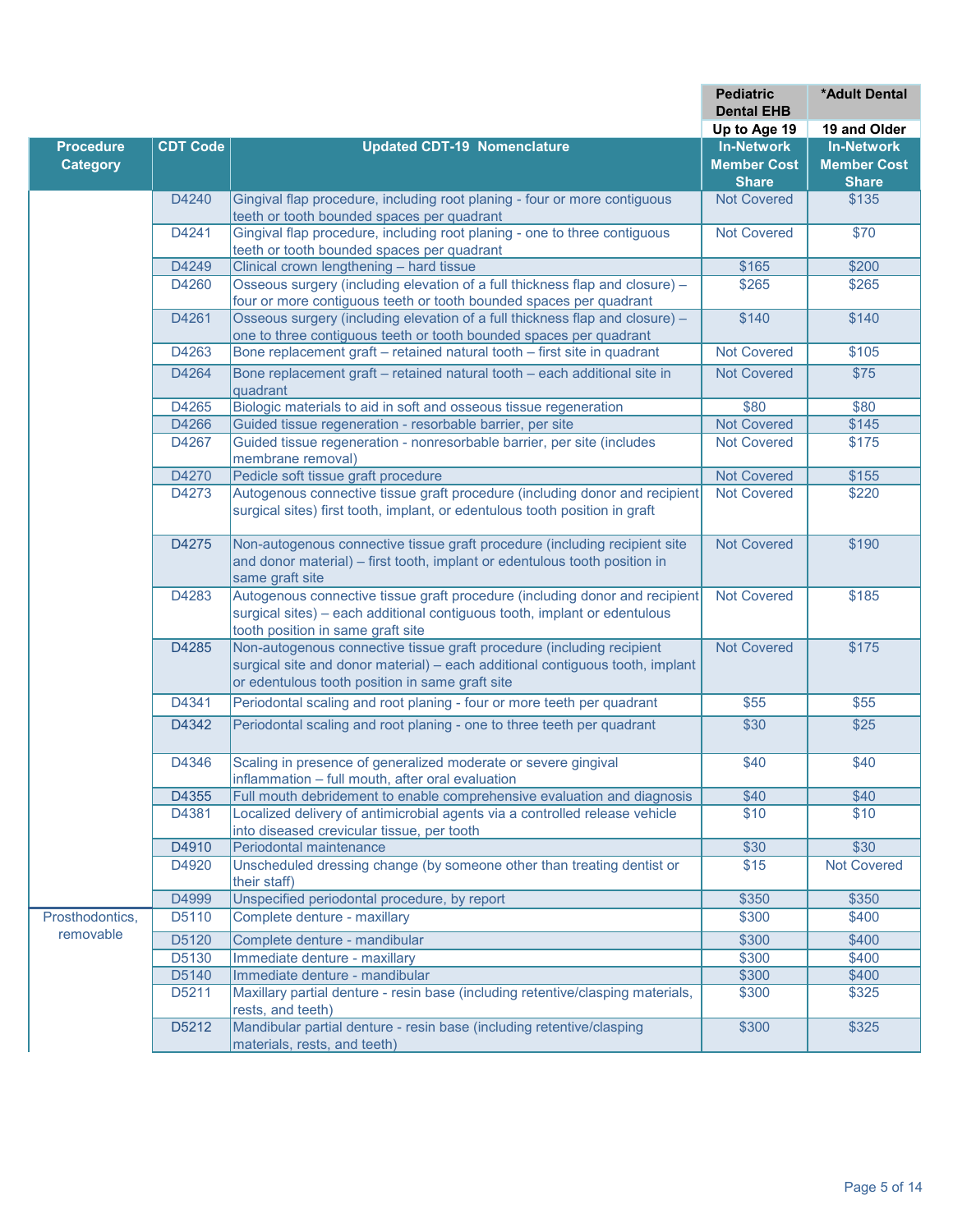|                  |                 |                                                                                                       | <b>Pediatric</b><br><b>Dental EHB</b> | *Adult Dental      |
|------------------|-----------------|-------------------------------------------------------------------------------------------------------|---------------------------------------|--------------------|
|                  |                 |                                                                                                       | Up to Age 19                          | 19 and Older       |
| <b>Procedure</b> | <b>CDT Code</b> | <b>Updated CDT-19 Nomenclature</b>                                                                    | <b>In-Network</b>                     | <b>In-Network</b>  |
| <b>Category</b>  |                 |                                                                                                       | <b>Member Cost</b>                    | <b>Member Cost</b> |
|                  |                 |                                                                                                       | <b>Share</b>                          | <b>Share</b>       |
|                  | D5213           | Maxillary partial denture - cast metal framework with resin denture bases                             | \$335                                 | \$375              |
|                  |                 | (including retentive/clasping materials, rests and teeth)                                             |                                       |                    |
|                  | D5214           | Mandibular partial denture - cast metal framework with resin denture bases                            | \$335                                 | \$375              |
|                  |                 | (including retentive/clasping materials, rests and teeth)                                             |                                       |                    |
|                  | D5221           | Immediate maxillary partial denture - resin base (including,                                          | \$275                                 | \$300              |
|                  |                 | retentive/clasping materials rests and teeth)                                                         |                                       |                    |
|                  | D5222           | Immediate mandibular partial denture - resin base (including                                          | \$275                                 | \$300              |
|                  |                 | retentative/claspings materials, rests and teeth)                                                     |                                       |                    |
|                  | D5223           | Immediate maxillary partial denture - cast metal framework with resin                                 | \$330                                 | \$370              |
|                  |                 | denture bases (including retentative/clasping materials, rests and teeth)                             |                                       |                    |
|                  |                 |                                                                                                       |                                       |                    |
|                  | D5224           | Immediate mandibular partial denture - cast metal framework with resin                                | \$330                                 | \$370              |
|                  |                 | denture bases (including retentative/clasping materials, rests and teeth)                             |                                       |                    |
|                  | D5225           | Maxillary partial denture - flexible base (including retentive/clasping                               | <b>Not Covered</b>                    | $\overline{$}375$  |
|                  |                 | materials, rests, and teeth)                                                                          |                                       |                    |
|                  | D5226           | Mandibular partial denture - flexible base (including retentive/clasping                              | <b>Not Covered</b>                    | \$375              |
|                  |                 | materials, rests, and teeth)                                                                          |                                       |                    |
|                  | D5282           | Removable unilateral partial denture - one piece cast metal (including                                | <b>Not Covered</b>                    | \$250              |
|                  |                 | retentive/clasping materials, rests, and teeth), maxillary                                            |                                       |                    |
|                  | D5283           | Removable unilateral partial denture - one piece cast metal (including                                | <b>Not Covered</b>                    | \$250              |
|                  |                 | rententive/clasping materias, rests, and teeth), mandibular                                           |                                       |                    |
|                  | D5284           | Removable unilateral partial denture - one piece flexible base (including                             | <b>Not Covered</b>                    | \$250              |
|                  |                 | retentive/clasping materials, rests, and teeth) - per quadrant                                        |                                       |                    |
|                  | D5286           | Removable unilateral partial denture - one piece resin (including                                     | <b>Not Covered</b>                    | \$250              |
|                  | D5410           | retentive/clasping materials, rests, and teeth) - per quadrant<br>Adjust complete denture - maxillary | \$20                                  | \$20               |
|                  | D5411           | Adjust complete denture - mandibular                                                                  | \$20                                  | \$20               |
|                  | D5421           | Adjust partial denture - maxillary                                                                    | \$20                                  | \$20               |
|                  | D5422           | Adjust partial denture - mandibular                                                                   | \$20                                  | \$20               |
|                  | D5511           | Repair broken complete denture base, mandibular                                                       | \$40                                  | \$30               |
|                  | D5512           | Repair broken complete denture base, maxillary                                                        | \$40                                  | \$30               |
|                  | D5520           | Replace missing or broken teeth - complete denture (each tooth)                                       | \$40                                  | \$30               |
|                  | D5611           | Repair resin denture base, mandibular                                                                 | \$40                                  | \$30               |
|                  | D5612           | Repair resin denture base, maxillary                                                                  | \$40                                  | \$30               |
|                  | D5621           | Repair cast framework, mandibular                                                                     | \$40                                  | \$35               |
|                  | D5622           | Repair cast framework, maxillary                                                                      | \$40                                  | \$35               |
|                  | D5630           | Repair or replace broken retentive/clasping materials - per tooth                                     | \$50                                  | \$30               |
|                  | D5640           | Replace broken teeth - per tooth                                                                      | \$35                                  | \$30               |
|                  | D5650           | Add tooth to existing partial denture                                                                 | \$35                                  | \$35               |
|                  | D5660           | Add clasp to existing partial denture - per tooth                                                     | \$60                                  | \$45               |
|                  | D5670           | Replace all teeth and acrylic on cast metal framework (maxillary)                                     | <b>Not Covered</b>                    | \$195              |
|                  | D5671           | Replace all teeth and acrylic on cast metal framework (mandibular)                                    | <b>Not Covered</b>                    | \$195              |
|                  | D5710           | Rebase complete maxillary denture                                                                     | <b>Not Covered</b>                    | \$155              |
|                  | D5711           | Rebase complete mandibular denture                                                                    | <b>Not Covered</b>                    | \$155              |
|                  | D5720           | Rebase maxillary partial denture                                                                      | <b>Not Covered</b>                    | \$150              |
|                  | D5721           | Rebase mandibular partial denture                                                                     | <b>Not Covered</b>                    | \$150              |
|                  | D5730           | Reline complete maxillary denture (direct)                                                            | \$60                                  | \$80               |
|                  | D5731           | Reline complete mandibular denture (direct)                                                           | \$60                                  | \$80               |
|                  | D5740           | Reline maxillary partial denture (direct)                                                             | \$60                                  | \$75               |
|                  | D5741           | Reline mandibular partial denture (direct)                                                            | \$60                                  | \$75               |
|                  |                 |                                                                                                       |                                       |                    |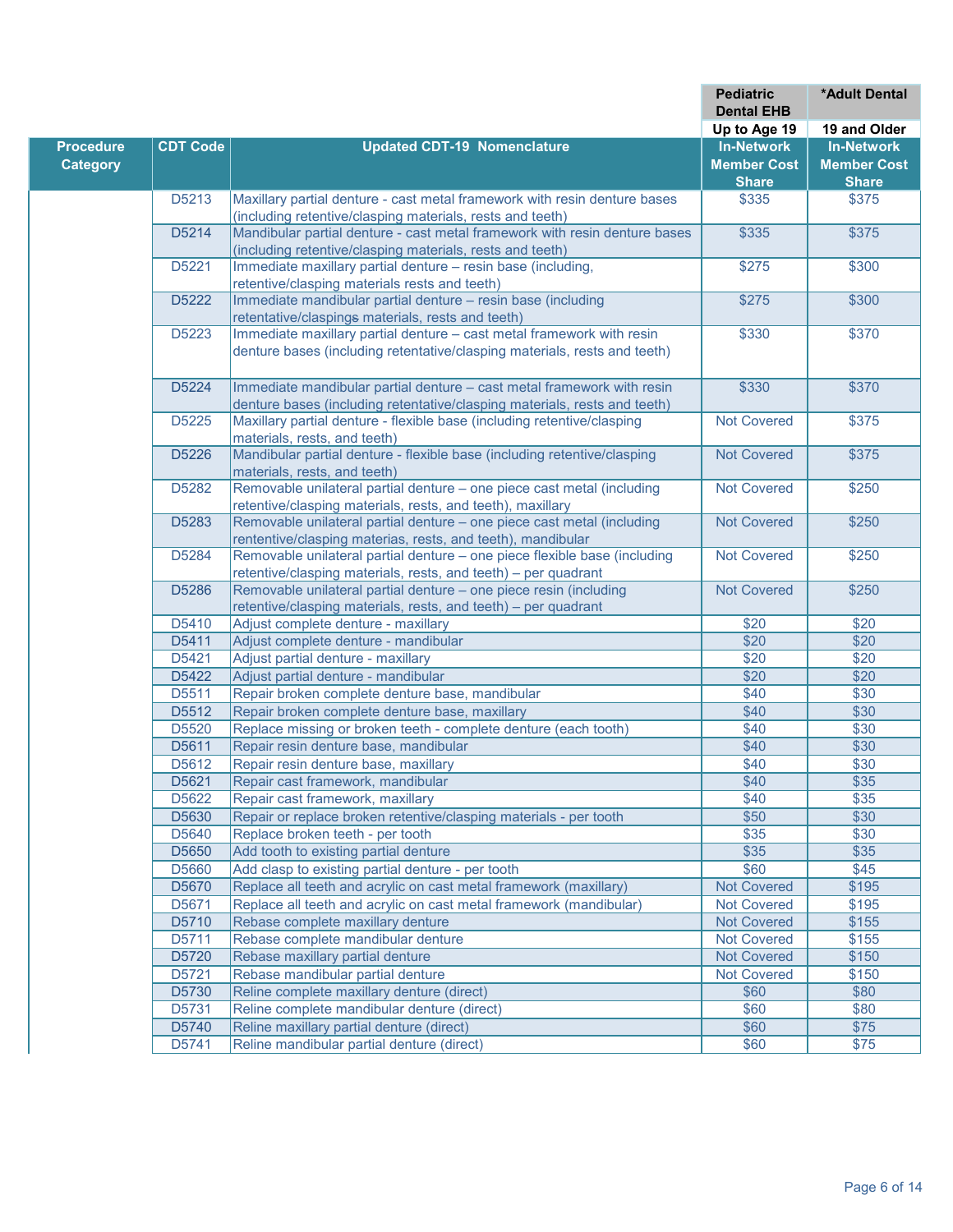|                         |                 |                                                           | <b>Pediatric</b>   | *Adult Dental      |
|-------------------------|-----------------|-----------------------------------------------------------|--------------------|--------------------|
|                         |                 |                                                           | <b>Dental EHB</b>  |                    |
|                         |                 |                                                           | Up to Age 19       | 19 and Older       |
| <b>Procedure</b>        | <b>CDT Code</b> | <b>Updated CDT-19 Nomenclature</b>                        | <b>In-Network</b>  | <b>In-Network</b>  |
| <b>Category</b>         |                 |                                                           | <b>Member Cost</b> | <b>Member Cost</b> |
|                         |                 |                                                           | <b>Share</b>       | <b>Share</b>       |
|                         | D5750           | Reline complete maxillary denture (indirect)              | \$90               | \$120              |
|                         | D5751           | Reline complete mandibular denture (indirect)             | \$90               | \$120              |
|                         | D5760           | Reline maxillary partial denture (indirect)               | \$80               | \$110              |
|                         | D5761           | Reline mandibular partial denture (indirect)              | \$80               | \$110              |
|                         | D5850           | Tissue conditioning, maxillary                            | \$30               | \$35               |
|                         | D5851           | Tissue conditioning, mandibular                           | \$30               | \$35               |
|                         | D5862           | Precision attachment, by report                           | \$90               | \$100              |
|                         | D5863           | Overdenture - complete maxillary                          | \$300              | \$300              |
|                         | D5864           | Overdenture - partial maxillary                           | \$300              | \$300              |
|                         | D5865           | Overdenture - complete mandibular                         | \$300              | \$300              |
|                         | D5866           | Overdenture - partial mandibular                          | \$300              | \$300              |
|                         | D5876           | Add metal substructure to acrylic full denture (per arch) | <b>Not Covered</b> | \$30               |
|                         | D5899           | Unspecified removable prosthodontic procedure, by report  | \$350              | \$400              |
| Maxillofacial           | D5911           | Facial moulage (sectional)                                | \$285              | <b>Not Covered</b> |
| <b>Prosthetics</b>      | D5912           | Facial moulage (complete)                                 | \$350              | <b>Not Covered</b> |
|                         | D5913           | <b>Nasal prosthesis</b>                                   | \$350              | <b>Not Covered</b> |
|                         | D5914           | <b>Auricular prosthesis</b>                               | \$350              | <b>Not Covered</b> |
|                         | D5915           | <b>Orbital prosthesis</b>                                 | \$350              | <b>Not Covered</b> |
|                         | D5916           | Ocular prosthesis                                         | \$350              | <b>Not Covered</b> |
|                         | D5919           | <b>Facial prosthesis</b>                                  | \$350              | <b>Not Covered</b> |
|                         | D5922           | Nasal septal prosthesis                                   | \$350              | <b>Not Covered</b> |
|                         | D5923           | Ocular prosthesis, interim                                | \$350              | <b>Not Covered</b> |
|                         | D5924           | <b>Cranial prosthesis</b>                                 | \$350              | <b>Not Covered</b> |
|                         | D5925           | Facial augmentation implant prosthesis                    | \$200              | <b>Not Covered</b> |
|                         | D5926           | Nasal prosthesis, replacement                             | \$200              | <b>Not Covered</b> |
|                         | D5927           | Auricular prosthesis, replacement                         | \$200              | <b>Not Covered</b> |
|                         | D5928           | Orbital prosthesis, replacement                           | \$200              | <b>Not Covered</b> |
|                         | D5929           | Facial prosthesis, replacement                            | \$200              | <b>Not Covered</b> |
|                         | D5931           | Obturator prosthesis, surgical                            | \$350              | <b>Not Covered</b> |
|                         | D5932           | Obturator prosthesis, definitive                          | \$350              | <b>Not Covered</b> |
|                         | D5933           | Obturator prosthesis, modification                        | \$150              | <b>Not Covered</b> |
|                         | D5934           | Mandibular resection prosthesis with guide flange         | \$350              | <b>Not Covered</b> |
|                         | D5935           | Mandibular resection prosthesis without guide flange      | \$350              | <b>Not Covered</b> |
|                         | D5936           | Obturator prosthesis, interim                             | \$350              | <b>Not Covered</b> |
|                         | D5937           | Trismus appliance (not for TMD treatment)                 | \$85               | <b>Not Covered</b> |
|                         | D5951           | Feeding aid                                               | \$135              | <b>Not Covered</b> |
|                         | D5952           | Speech aid prosthesis, pediatric                          | \$350              | <b>Not Covered</b> |
|                         | D5953           | Speech aid prosthesis, adult                              | \$350              | <b>Not Covered</b> |
|                         | D5954           | Palatal augmentation prosthesis                           | \$135              | <b>Not Covered</b> |
|                         | D5955           | Palatal lift prosthesis, definitive                       | \$350              | <b>Not Covered</b> |
|                         | D5958           | Palatal lift prosthesis, interim                          | \$350              | <b>Not Covered</b> |
|                         | D5959           | Palatal lift prosthesis, modification                     | \$145              | <b>Not Covered</b> |
|                         | D5960           | Speech aid prosthesis, modification                       | \$145              | <b>Not Covered</b> |
|                         | D5982           | <b>Surgical stent</b>                                     | \$70               | <b>Not Covered</b> |
|                         | D5983           | <b>Radiation carrier</b>                                  | \$55               | <b>Not Covered</b> |
|                         | D5984           | <b>Radiation shield</b>                                   | \$85               | <b>Not Covered</b> |
|                         | D5985           | Radiation cone locator                                    | \$135              | <b>Not Covered</b> |
|                         | D5986           | Fluoride gel carrier                                      | \$35               | <b>Not Covered</b> |
|                         | D5987           | Commissure splint                                         | \$85               | <b>Not Covered</b> |
|                         |                 |                                                           |                    |                    |
|                         | D5988           | <b>Surgical splint</b>                                    | \$95               | Not Covered        |
|                         | D5991           | Vesiculobullous disease medicament carrier                | \$70               | <b>Not Covered</b> |
|                         | D5999           | Unspecified maxillofacial prosthesis, by report           | \$350              | <b>Not Covered</b> |
| <b>Implant Services</b> | D6010           | Surgical placement of implant body: endosteal implant     | \$350              | <b>Not Covered</b> |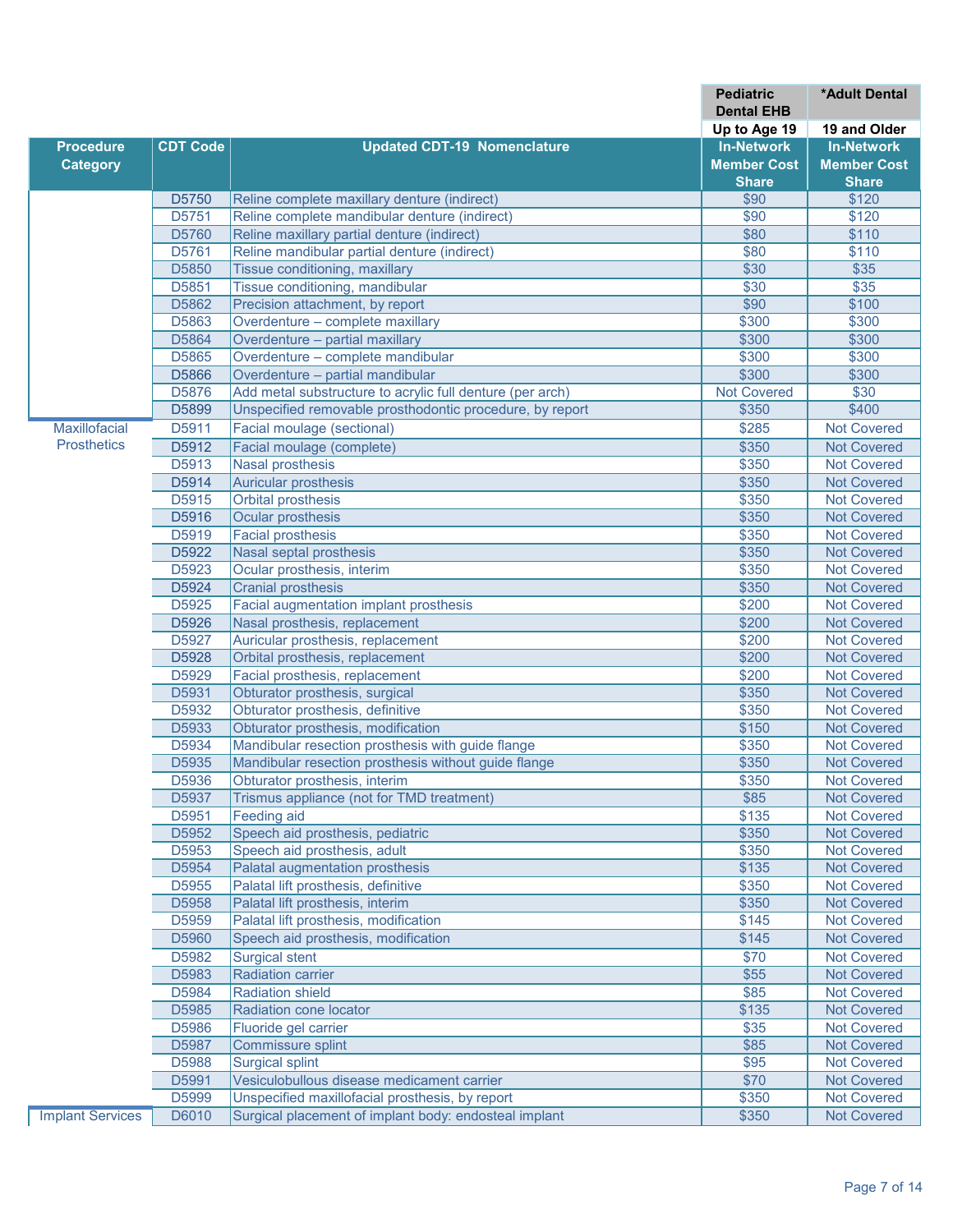|                              |                                                                                                                                                                            | <b>Pediatric</b><br><b>Dental EHB</b> | *Adult Dental      |
|------------------------------|----------------------------------------------------------------------------------------------------------------------------------------------------------------------------|---------------------------------------|--------------------|
|                              |                                                                                                                                                                            | Up to Age 19                          | 19 and Older       |
| <b>CDT Code</b><br>Procedure | <b>Updated CDT-19 Nomenclature</b>                                                                                                                                         | <b>In-Network</b>                     | <b>In-Network</b>  |
| <b>Category</b>              |                                                                                                                                                                            | <b>Member Cost</b>                    | <b>Member Cost</b> |
|                              |                                                                                                                                                                            | <b>Share</b>                          | <b>Share</b>       |
| D6011                        | Surgical access to an implant body (second stage implant surgery)                                                                                                          | \$350                                 | <b>Not Covered</b> |
| D6013                        | Surgical placement of mini implant                                                                                                                                         | \$350                                 | <b>Not Covered</b> |
| D6040                        | Surgical placement: eposteal implant                                                                                                                                       | \$350                                 | <b>Not Covered</b> |
| D6050                        | Surgical placement: transosteal implant                                                                                                                                    | \$350                                 | <b>Not Covered</b> |
| D6055                        | Connecting bar - implant supported or abutment supported                                                                                                                   | \$350                                 | <b>Not Covered</b> |
| D6056                        | Prefabricated abutment - includes modification and placement                                                                                                               | \$135                                 | <b>Not Covered</b> |
| D6057                        | Custom fabricated abutment - includes placement                                                                                                                            | \$180                                 | <b>Not Covered</b> |
| D6058                        | Abutment supported porcelain/ceramic crown                                                                                                                                 | \$320                                 | <b>Not Covered</b> |
| D6059                        | Abutment supported porcelain fused to metal crown (high noble metal)                                                                                                       | \$315                                 | <b>Not Covered</b> |
| D6060                        | Abutment supported porcelain fused to metal crown (predominantly base<br>metal)                                                                                            | \$295                                 | <b>Not Covered</b> |
| D6061                        | Abutment supported porcelain fused to metal crown (noble metal)                                                                                                            | \$300                                 | <b>Not Covered</b> |
| D6062                        | Abutment supported cast metal crown (high noble metal)                                                                                                                     | \$315                                 | <b>Not Covered</b> |
| D6063                        | Abutment supported cast metal crown (predominantly base metal)                                                                                                             | \$300                                 | <b>Not Covered</b> |
| D6064                        | Abutment supported cast metal crown (noble metal)                                                                                                                          | \$315                                 | <b>Not Covered</b> |
| D6065                        | Implant supported porcelain/ceramic crown                                                                                                                                  | \$340                                 | <b>Not Covered</b> |
| D6066                        | Implant supported crown - porcelain fused to high noble alloys                                                                                                             | \$335                                 | <b>Not Covered</b> |
| D6067                        | Implant supported crown - high noble alloys                                                                                                                                | \$340                                 | <b>Not Covered</b> |
| D6068                        | Abutment supported retainer for porcelain/ceramic FPD                                                                                                                      | \$320                                 | <b>Not Covered</b> |
| D6069                        | Abutment supported retainer for porcelain fused to metal FPD (high noble<br>metal)                                                                                         | \$315                                 | <b>Not Covered</b> |
| D6070                        | Abutment supported retainer for porcelain fused to metal FPD<br>(predominantly base metal)                                                                                 | \$290                                 | <b>Not Covered</b> |
| D6071                        | Abutment supported retainer for porcelain fused to metal FPD (noble metal)                                                                                                 | \$300                                 | <b>Not Covered</b> |
| D6072                        | Abutment supported retainer for cast metal FPD (high noble metal)                                                                                                          | \$315                                 | <b>Not Covered</b> |
| D6073                        | Abutment supported retainer for cast metal FPD (predominantly base metal)                                                                                                  | \$290                                 | <b>Not Covered</b> |
| D6074                        | Abutment supported retainer for cast metal FPD (noble metal)                                                                                                               | \$320                                 | <b>Not Covered</b> |
| D6075                        | Implant supported retainer for ceramic FPD                                                                                                                                 | \$335                                 | <b>Not Covered</b> |
| D6076                        | Implant supported retainer FPD - porcelain fused to high noble alloys                                                                                                      | \$330                                 | <b>Not Covered</b> |
| D6077                        | Implant supported retainer for metal FPD high noble alloys                                                                                                                 | \$350                                 | <b>Not Covered</b> |
| D6080                        | Implant maintenance procedures when prostheses are removed and<br>reinserted, including cleansing of prostheses and abutments                                              | \$30                                  | <b>Not Covered</b> |
| D6081                        | Scaling and debridement in the presence of inflammation or mucositis of a<br>single implant, including cleaning of the implant surfaces, without flap entry<br>and closure | \$30                                  | <b>Not Covered</b> |
| D6082                        | Implant supported crown - porcelain fused to predominantly base alloys                                                                                                     | \$335                                 | <b>Not Covered</b> |
| D6083                        | Implant supported crown - porcelain fused to noble alloys                                                                                                                  | \$335                                 | <b>Not Covered</b> |
| D6084                        | Implant supported crown - porcelain fused to titanium and titanium alloys                                                                                                  | \$335                                 | <b>Not Covered</b> |
| D6085                        | Provisional implant crown                                                                                                                                                  | \$300                                 | <b>Not Covered</b> |
| D6086                        | Implant supported crown - predominantly base alloys                                                                                                                        | \$340                                 | <b>Not Covered</b> |
| D6087                        | Implant supported crown - noble alloys                                                                                                                                     | \$340                                 | <b>Not Covered</b> |
| D6088                        | Implant supported crown - titanium and titanium alloys                                                                                                                     | \$340                                 | <b>Not Covered</b> |
| D6090                        | Repair implant supported prosthesis, by report                                                                                                                             | \$65                                  | <b>Not Covered</b> |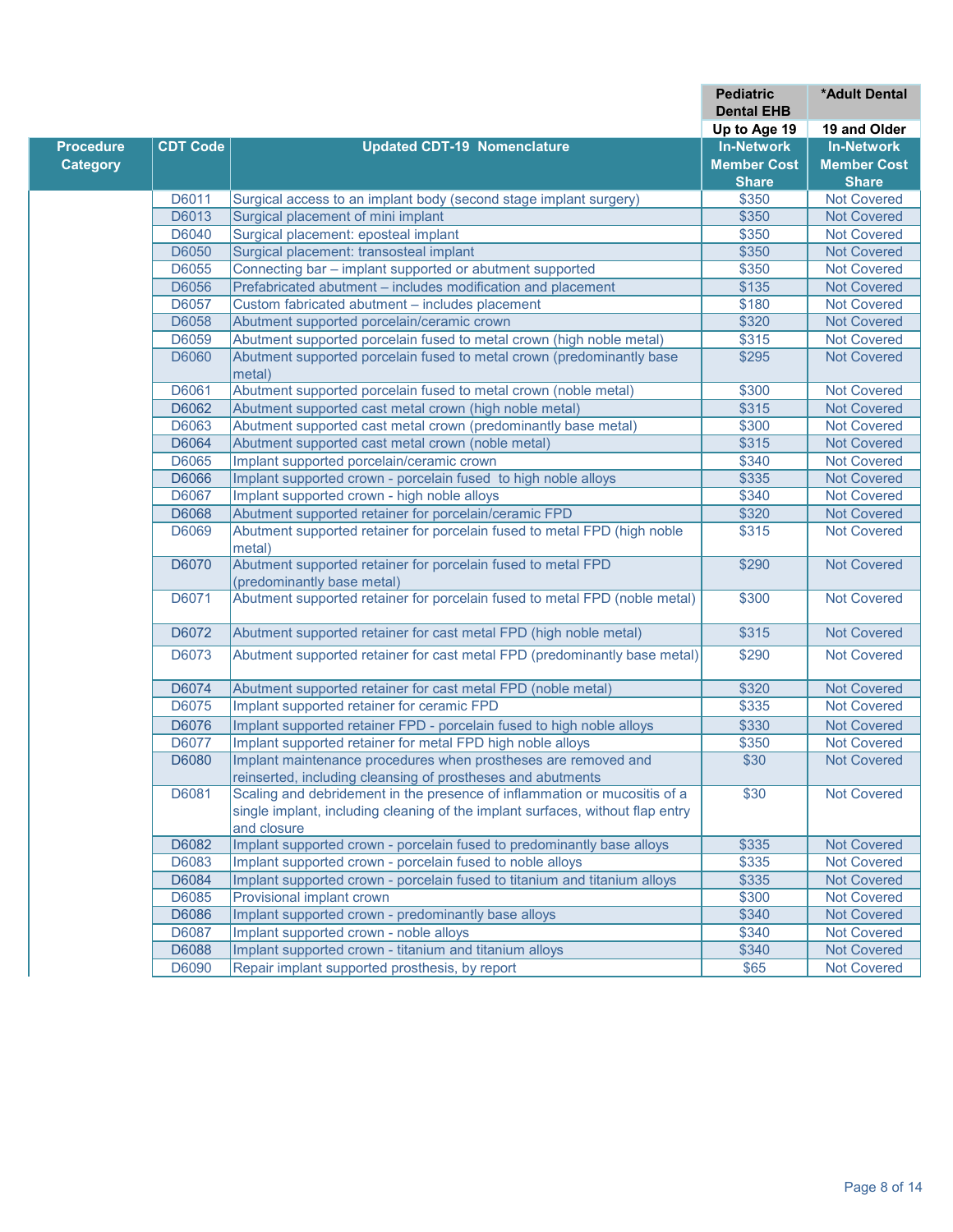|                  |                 |                                                                                             | <b>Pediatric</b><br><b>Dental EHB</b> | <b>*Adult Dental</b> |
|------------------|-----------------|---------------------------------------------------------------------------------------------|---------------------------------------|----------------------|
|                  |                 |                                                                                             | Up to Age 19                          | 19 and Older         |
| <b>Procedure</b> | <b>CDT Code</b> | <b>Updated CDT-19 Nomenclature</b>                                                          | <b>In-Network</b>                     | <b>In-Network</b>    |
| <b>Category</b>  |                 |                                                                                             | <b>Member Cost</b>                    | <b>Member Cost</b>   |
|                  |                 |                                                                                             | <b>Share</b>                          | <b>Share</b>         |
|                  | D6091           | Replacement of replaceable part of semi-precision or precision attachment                   | \$40                                  | <b>Not Covered</b>   |
|                  |                 | (male or female component) of implant/abutment supported prosthesis, per                    |                                       |                      |
|                  |                 | attachment                                                                                  |                                       |                      |
|                  | D6092           | Re-cement or re-bond implant/abutment supported crown                                       | \$25                                  | <b>Not Covered</b>   |
|                  | D6093           | Re-cement or re-bond implant/abutment supported fixed partial denture                       | \$35                                  | <b>Not Covered</b>   |
|                  | D6094           | Abutment supported crown - titanium and titanium alloys                                     | \$295                                 | <b>Not Covered</b>   |
|                  | D6095           | Repair implant abutment, by report                                                          | \$65                                  | <b>Not Covered</b>   |
|                  | D6096           | Remove broken implant retaining screw                                                       | \$60                                  | <b>Not Covered</b>   |
|                  | D6097           | Abutment supported crown - porcelain fused to titanium and titanium alloys                  | \$315                                 | <b>Not Covered</b>   |
|                  | D6098           | Implant supported retainer - porcelain fused to predominantly base alloys                   | \$330                                 | <b>Not Covered</b>   |
|                  | D6099           | Implant supported retainer for FPD - porcelain fused to noble alloys                        | \$330                                 | <b>Not Covered</b>   |
|                  | D6100           | Implant removal, by report                                                                  | \$110                                 | <b>Not Covered</b>   |
|                  | D6110           | Implant /abutment supported removable denture for edentulous arch -                         | \$350                                 | <b>Not Covered</b>   |
|                  |                 | maxillary                                                                                   |                                       |                      |
|                  | D6111           | Implant /abutment supported removable denture for edentulous arch -<br>mandibular           | \$350                                 | <b>Not Covered</b>   |
|                  | D6112           | Implant /abutment supported removable denture for partially edentulous<br>arch - maxillary  | \$350                                 | <b>Not Covered</b>   |
|                  | D6113           | Implant /abutment supported removable denture for partially edentulous<br>arch - mandibular | \$350                                 | <b>Not Covered</b>   |
|                  | D6114           | Implant /abutment supported fixed denture for edentulous arch - maxillary                   | \$350                                 | <b>Not Covered</b>   |
|                  | D6115           | Implant /abutment supported fixed denture for edentulous arch -<br>mandibular               | \$350                                 | <b>Not Covered</b>   |
|                  | D6116           | Implant /abutment supported fixed denture for partially edentulous arch -<br>maxillary      | \$350                                 | <b>Not Covered</b>   |
|                  | D6117           | Implant /abutment supported fixed denture for partially edentulous arch -                   | \$350                                 | <b>Not Covered</b>   |
|                  |                 | mandibular                                                                                  |                                       |                      |
|                  | D6120           | Implant supported retainer - porcelain fused to titanium and titanium alloys                | \$330                                 | <b>Not Covered</b>   |
|                  | D6121           | Implant supported retainer for metal FPD - predominantly base alloys                        | \$350                                 | <b>Not Covered</b>   |
|                  | D6122           | Implant supported retainer for metal FPD - noble alloys                                     | \$350                                 | <b>Not Covered</b>   |
|                  | D6123           | Implant supported retainer for metal FPD - titanium and titanium alloys                     | \$350                                 | <b>Not Covered</b>   |
|                  | D6190           | Radiographic/surgical implant index, by report                                              | \$75                                  | <b>Not Covered</b>   |
|                  | D6191           | Semi-precision abutment - placement                                                         | \$350                                 | <b>Not Covered</b>   |
|                  | D6192           | Semi-precision attachment - placement                                                       | \$350                                 | <b>Not Covered</b>   |
|                  | D6194           | Abutment supported retainer crown for FPD - titanium and titanium alloys                    | \$265                                 | <b>Not Covered</b>   |
|                  | D6195           | Abutment supported retainer - porcelain fused to titanium and titanium                      | \$315                                 | <b>Not Covered</b>   |
|                  | D6199           | Unspecified implant procedure, by report                                                    | \$350                                 | <b>Not Covered</b>   |
| Prosthodontics,  | D6205           | Pontic - indirect resin based composite                                                     | <b>Not Covered</b>                    | \$165                |
| fixed            | D6210           | Pontic - cast high noble metal                                                              | <b>Not Covered</b>                    | \$300                |
|                  | D6211           | Pontic - cast predominantly base metal                                                      | \$300                                 | \$300                |
|                  | D6212           | Pontic - cast noble metal                                                                   | <b>Not Covered</b>                    | \$300                |
|                  | D6214           | Pontic - titanium and titanium alloys                                                       | <b>Not Covered</b>                    | \$300                |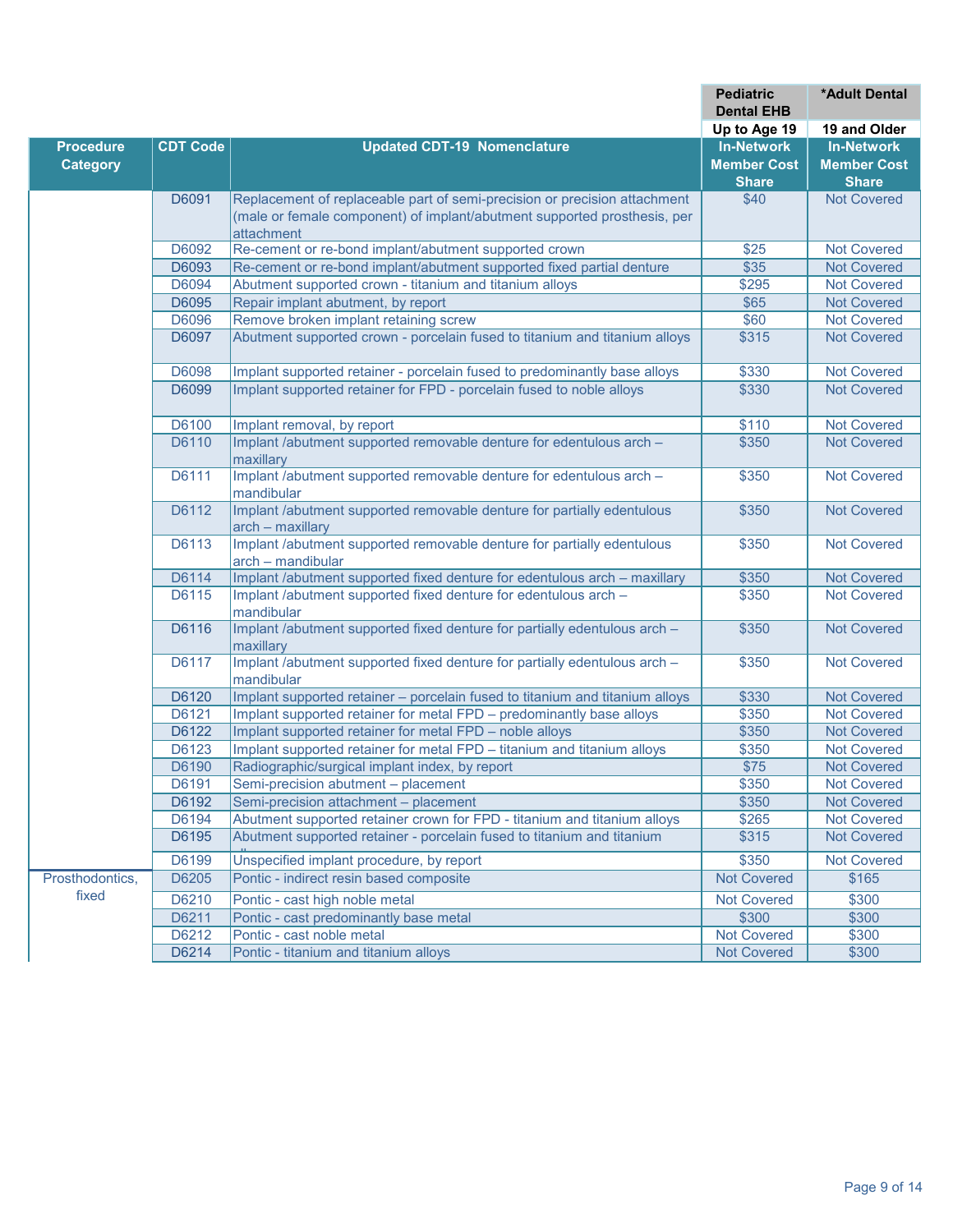|                    |                 |                                                                                     | <b>Pediatric</b>                  | *Adult Dental      |
|--------------------|-----------------|-------------------------------------------------------------------------------------|-----------------------------------|--------------------|
|                    |                 |                                                                                     | <b>Dental EHB</b>                 | 19 and Older       |
| <b>Procedure</b>   | <b>CDT Code</b> | <b>Updated CDT-19 Nomenclature</b>                                                  | Up to Age 19<br><b>In-Network</b> | <b>In-Network</b>  |
| <b>Category</b>    |                 |                                                                                     | <b>Member Cost</b>                | <b>Member Cost</b> |
|                    |                 |                                                                                     | <b>Share</b>                      | <b>Share</b>       |
|                    | D6240           | Pontic - porcelain fused to high noble metal                                        | <b>Not Covered</b>                | \$300              |
|                    | D6241           | Pontic - porcelain fused to predominantly base metal                                | \$300                             | \$300              |
|                    | D6242           | Pontic - porcelain fused to noble metal                                             | Not Covered                       | \$300              |
|                    | D6243           | Pontic - porcelain fused to titanium and titanium alloys                            | <b>Not Covered</b>                | \$300              |
|                    | D6245           | Pontic - porcelain/ceramic                                                          | \$300                             | \$300              |
|                    | D6250           | Pontic - resin with high noble metal                                                | <b>Not Covered</b>                | \$300              |
|                    | D6251           | Pontic - resin with predominantly base metal                                        | \$300                             | \$300              |
|                    | D6252           | Pontic - resin with noble metal                                                     | <b>Not Covered</b>                | \$300              |
|                    | D6545           | Retainer - cast metal for resin bonded fixed prosthesis                             | <b>Not Covered</b>                | \$130              |
|                    | D6548           | Retainer - porcelain/ceramic for resin bonded fixed prosthesis                      | <b>Not Covered</b>                | \$145              |
|                    | D6549           | Retainer – for resin bonded fixed prosthesis                                        | <b>Not Covered</b>                | \$130              |
|                    | D6608           | Retainer onlay - porcelain/ceramic, two surfaces                                    | <b>Not Covered</b>                | \$200              |
|                    | D6609           | Retainer onlay - porcelain/ceramic, three or more surfaces                          | <b>Not Covered</b>                | \$200              |
|                    | D6610           | Retainer onlay - cast high noble metal, two surfaces                                | <b>Not Covered</b>                | \$200              |
|                    | D6611           | Retainer onlay - cast high noble metal, three or more surfaces                      | <b>Not Covered</b>                | \$200              |
|                    | D6612           | Retainer onlay - cast predominantly base metal, two surfaces                        | <b>Not Covered</b>                | \$200              |
|                    | D6613           | Retainer onlay - cast predominantly base metal, three or more surfaces              | <b>Not Covered</b>                | \$200              |
|                    | D6614           | Retainer onlay - cast noble metal, two surfaces                                     | <b>Not Covered</b>                | \$200              |
|                    | D6615           | Retainer onlay - cast noble metal, three or more surfaces                           | <b>Not Covered</b>                | \$200              |
|                    | D6634           | Retainer onlay - titanium                                                           | <b>Not Covered</b>                | \$200              |
|                    | D6710           | Retainer crown - indirect resin based composite                                     | <b>Not Covered</b>                | \$200              |
|                    | D6720           | Retainer crown - resin with high noble metal                                        | <b>Not Covered</b>                | \$300              |
|                    | D6721           | Retainer crown - resin with predominantly base metal                                | \$300                             | \$300              |
|                    | D6722           | Retainer crown - resin with noble metal                                             | <b>Not Covered</b>                | \$300              |
|                    | D6740           | Retainer crown - porcelain/ceramic                                                  | \$300                             | \$300              |
|                    | D6750           | Retainer crown - porcelain fused to high noble metal                                | <b>Not Covered</b>                | \$300              |
|                    | D6751           | Retainer crown - porcelain fused to predominantly base metal                        | \$300                             | \$300              |
|                    | D6752           | Retainer crown - porcelain fused to noble metal                                     | <b>Not Covered</b>                | \$300              |
|                    | D6753           | Retainer crown - porcelain fused to titanium and titanium alloys                    | <b>Not Covered</b>                | \$300              |
|                    | D6781           | Retainer crown - 3/4 cast predominantly base metal                                  | \$300                             | \$300              |
|                    | D6782           | Retainer crown - 3/4 cast noble metal                                               | <b>Not Covered</b>                | \$300              |
|                    | D6783           | Retainer crown - 3/4 porcelain/ceramic                                              | \$300                             | \$300              |
|                    | D6784           | Retainer crown 3/4 - titanium and titanium alloys                                   | \$300                             | \$300              |
|                    | D6791           | Retainer crown - full cast predominantly base metal                                 | \$300                             | \$300              |
|                    | D6794           | Retainer crown - titanium and titanium alloys                                       | <b>Not Covered</b>                | \$300              |
|                    | D6930           | Re-cement or re-bond fixed partial denture                                          | \$40                              | \$40               |
|                    | D6980           | Fixed partial denture repair necessitated by restorative material failure           | \$95                              | \$95               |
|                    | D6999           | Unspecified fixed prosthodontic procedure, by report                                | \$350                             | \$400              |
| Oral Maxillofacial | D7111           | Extraction, coronal remnants - deciduous tooth                                      | \$40                              | \$40               |
| <b>Prosthetics</b> | D7140           | Extraction, erupted tooth or exposed root (elevation and/or forceps removal)        | \$65                              | \$65               |
|                    |                 |                                                                                     |                                   |                    |
|                    | D7210           | Extraction, erupted tooth requiring removal of bone and/or sectioning of            | \$120                             | \$115              |
|                    |                 | tooth, and including elevation of mucoperiosteal flap if indicated                  |                                   |                    |
|                    | D7220           | Removal of impacted tooth - soft tissue                                             | \$95                              | \$85               |
|                    | D7230           | Removal of impacted tooth - partially bony                                          | \$145                             | \$145              |
|                    | D7240           | Removal of impacted tooth - completely bony                                         | \$160                             | \$160              |
|                    | D7241           | Removal of impacted tooth - completely bony, with unusual surgical<br>complications | \$175                             | \$175              |
|                    | D7250           | Removal of residual tooth roots (cutting procedure)                                 | \$80                              | \$75               |
|                    | D7260           | Oroantral fistula closure                                                           | \$280                             | \$280              |
|                    | D7261           | Primary closure of a sinus perforation                                              | \$285                             | \$285              |
|                    |                 |                                                                                     |                                   |                    |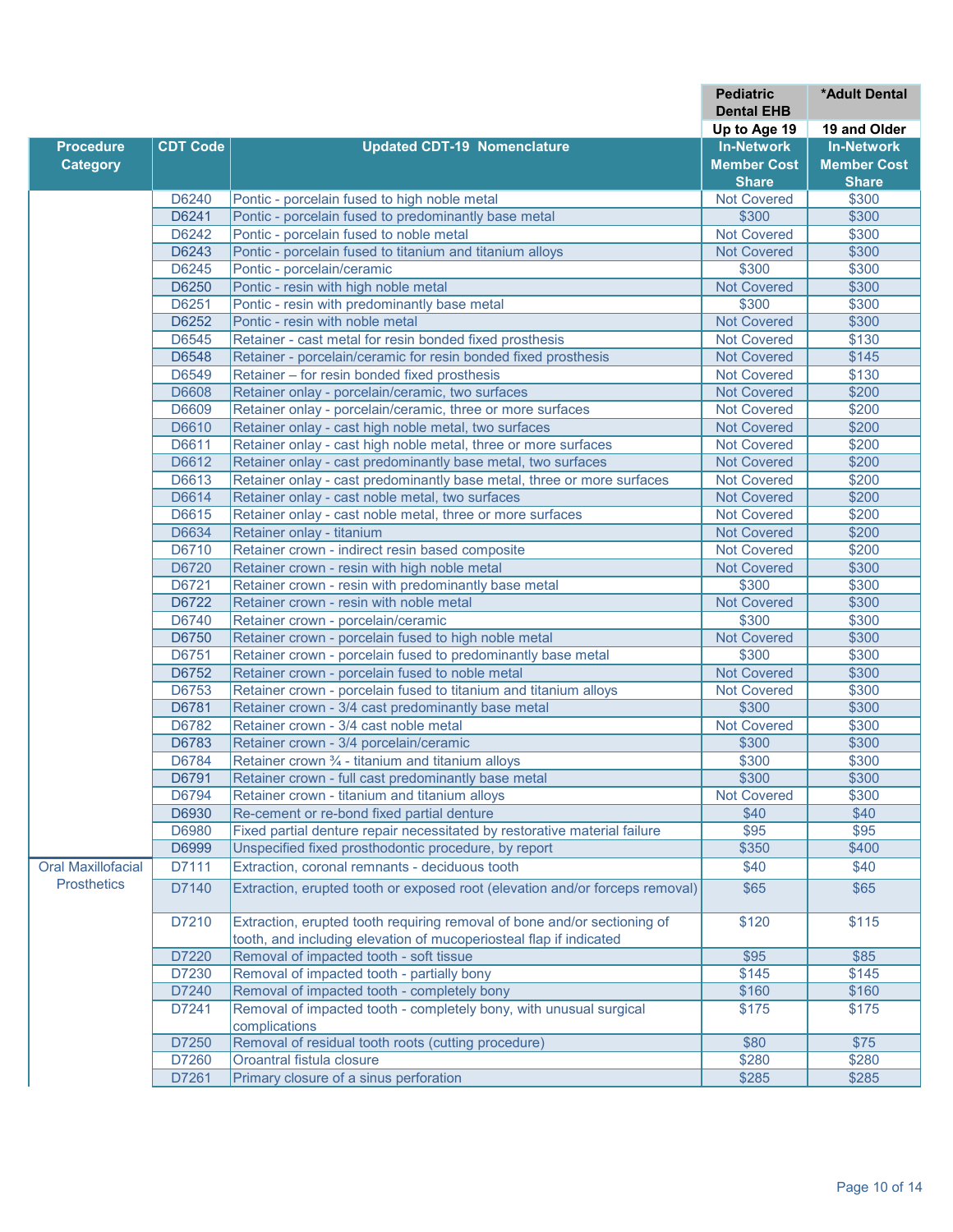|                  |                 |                                                                                              | <b>Pediatric</b><br><b>Dental EHB</b> | *Adult Dental      |
|------------------|-----------------|----------------------------------------------------------------------------------------------|---------------------------------------|--------------------|
|                  |                 |                                                                                              | Up to Age 19                          | 19 and Older       |
| <b>Procedure</b> | <b>CDT Code</b> | <b>Updated CDT-19 Nomenclature</b>                                                           | <b>In-Network</b>                     | <b>In-Network</b>  |
| <b>Category</b>  |                 |                                                                                              | <b>Member Cost</b>                    | <b>Member Cost</b> |
|                  |                 |                                                                                              | <b>Share</b>                          | <b>Share</b>       |
|                  | D7270           | Tooth reimplantation and/or stabilization of accidentally evulsed or displaced               | \$185                                 | \$185              |
|                  |                 | tooth                                                                                        |                                       |                    |
|                  | D7280           | Exposure of an unerupted tooth                                                               | \$220                                 | \$220              |
|                  | D7283           | Placement of device to facilitate eruption of impacted tooth                                 | \$85                                  | \$85               |
|                  | D7285<br>D7286  | Incisional biopsy of oral tissue-hard (bone, tooth)<br>Incisional biopsy of oral tissue-soft | \$180<br>\$110                        | \$180<br>\$110     |
|                  | D7287           | Exfoliative cytological sample collection                                                    | <b>Not Covered</b>                    | \$35               |
|                  | D7288           | Brush biopsy - transepithelial sample collection                                             | <b>Not Covered</b>                    | $\overline{$35}$   |
|                  | D7290           | Surgical repositioning of teeth                                                              | \$185                                 | \$185              |
|                  | D7291           | Transseptal fiberotomy/supra crestal fiberotomy, by report                                   | \$80                                  | \$80               |
|                  | D7310           | Alveoloplasty in conjunction with extractions - four or more teeth or tooth                  | \$85                                  | \$85               |
|                  |                 | spaces, per quadrant                                                                         |                                       |                    |
|                  | D7311           | Alveoloplasty in conjunction with extractions - one to three teeth or tooth                  | \$50                                  | \$50               |
|                  |                 | spaces, per quadrant                                                                         |                                       |                    |
|                  | D7320           | Alveoloplasty not in conjunction with extractions - four or more teeth or tooth              | \$120                                 | \$120              |
|                  |                 | spaces, per quadrant                                                                         |                                       |                    |
|                  | D7321           | Alveoloplasty not in conjunction with extractions - one to three teeth or tooth              | \$65                                  | \$65               |
|                  |                 | spaces, per quadrant                                                                         |                                       |                    |
|                  | D7340           | Vestibuloplasty - ridge extension (secondary epithelialization)                              | \$350                                 | \$350              |
|                  | D7350           | Vestibuloplasty - ridge extension (including soft tissue grafts, muscle                      | \$350                                 | \$350              |
|                  |                 | reattachment, revision of soft tissue attachment and management of                           |                                       |                    |
|                  | D7410           | hypertrophied and hyperplastic tissue)<br>Excision of benign lesion up to 1.25 cm            | \$75                                  | \$75               |
|                  | D7411           | Excision of benign lesion greater than 1.25 cm                                               | $\overline{$115}$                     | \$115              |
|                  | D7412           | Excision of benign lesion, complicated                                                       | \$175                                 | \$175              |
|                  | D7413           | Excision of malignant lesion up to 1.25 cm                                                   | \$95                                  | \$95               |
|                  | D7414           | Excision of malignant lesion greater than 1.25 cm                                            | \$120                                 | \$120              |
|                  | D7415           | Excision of malignant lesion, complicated                                                    | \$255                                 | \$255              |
|                  | D7440           | Excision of malignant tumor - lesion diameter up to 1.25 cm                                  | \$105                                 | \$105              |
|                  | D7441           | Excision of malignant tumor - lesion diameter greater than 1.25 cm                           | \$185                                 | \$200              |
|                  | D7450           | Removal of benign odontogenic cyst or tumor - lesion diameter up to 1.25                     | \$180                                 | \$180              |
|                  |                 | cm                                                                                           |                                       |                    |
|                  | D7451           | Removal of benign odontogenic cyst or tumor - lesion diameter greater than                   | \$330                                 | \$330              |
|                  |                 | 1.25 cm                                                                                      |                                       |                    |
|                  | D7460           | Removal of benign nonodontogenic cyst or tumor - lesion diameter up to<br>1.25 cm            | \$155                                 | \$180              |
|                  | D7461           | Removal of benign nonodontogenic cyst or tumor - lesion diameter greater<br>than 1.25 cm     | \$250                                 | \$250              |
|                  | D7465           | Destruction of lesion(s) by physical or chemical method, by report                           | \$40                                  | \$50               |
|                  | D7471           | Removal of lateral exostosis (maxilla or mandible)                                           | \$140                                 | \$140              |
|                  | D7472           | Removal of torus palatinus                                                                   | \$145                                 | \$140              |
|                  | D7473           | Removal of torus mandibularis                                                                | \$140                                 | \$140              |
|                  | D7485           | Reduction of osseous tuberosity                                                              | \$105                                 | \$105              |
|                  | D7490           | Radical resection of maxilla or mandible                                                     | \$350                                 | \$350              |
|                  | D7510           | Incision and drainage of abscess - intraoral soft tissue                                     | \$70                                  | \$55               |
|                  | D7511           | Incision and drainage of abscess - intraoral soft tissue - complicated                       | \$70                                  | \$69               |
|                  |                 | (includes drainage of multiple fascial spaces)                                               |                                       |                    |
|                  | D7520           | Incision and drainage of abscess - extraoral soft tissue                                     | \$70                                  | \$70               |
|                  | D7521           | Incision and drainage of abscess - extraoral soft tissue - complicated                       | \$80                                  | \$80               |
|                  |                 | (includes drainage of multiple fascial spaces)                                               |                                       |                    |
|                  | D7530           | Removal of foreign body from mucosa, skin, or subcutaneous alveolar<br>tissue                | \$45                                  | \$45               |
|                  | D7540           | Removal of reaction producing foreign bodies, musculoskeletal system                         | \$75                                  | \$75               |
|                  |                 |                                                                                              |                                       |                    |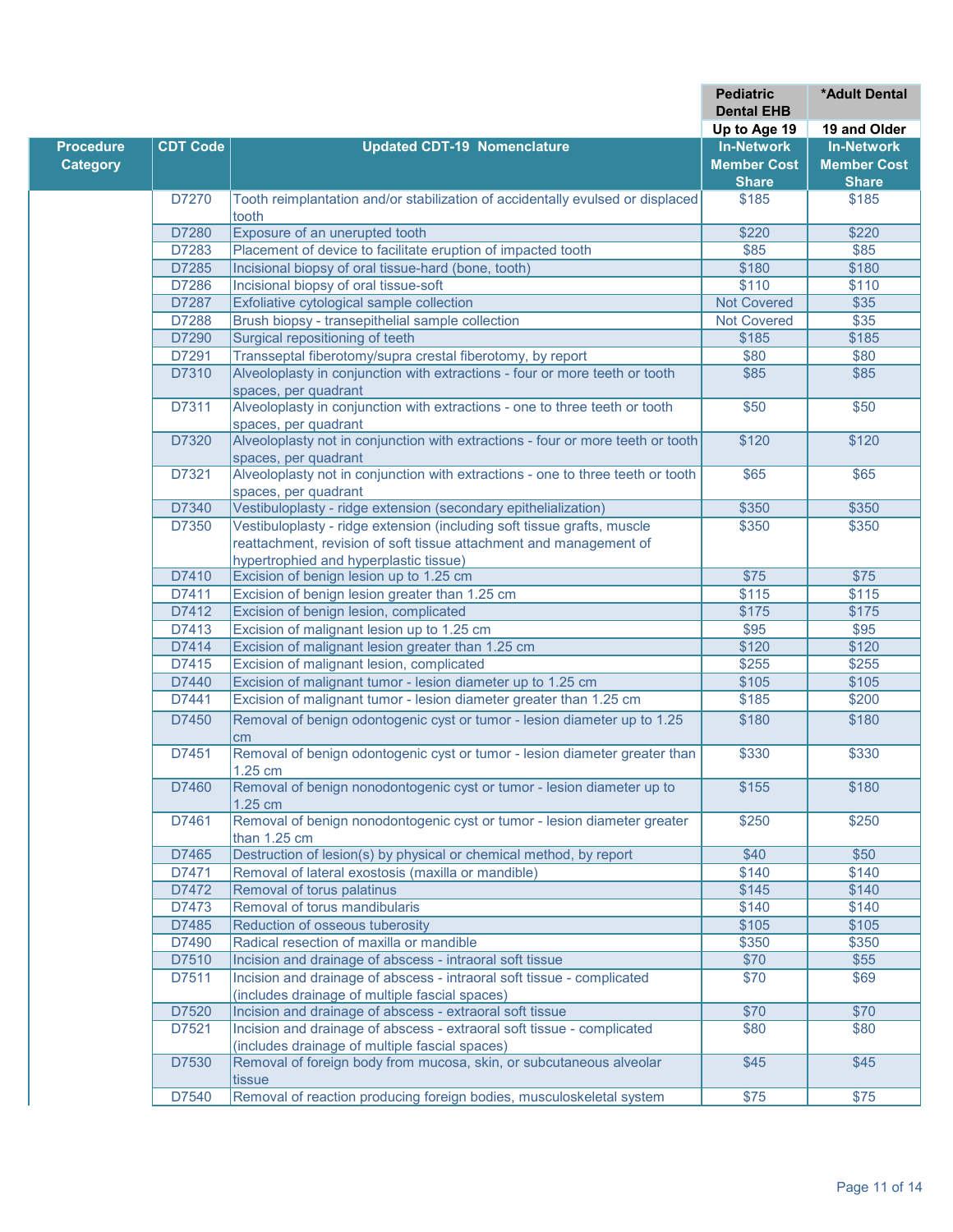|                  |                 |                                                                                        | <b>Pediatric</b><br><b>Dental EHB</b> | *Adult Dental      |
|------------------|-----------------|----------------------------------------------------------------------------------------|---------------------------------------|--------------------|
|                  |                 |                                                                                        | Up to Age 19                          | 19 and Older       |
| <b>Procedure</b> | <b>CDT Code</b> | <b>Updated CDT-19 Nomenclature</b>                                                     | <b>In-Network</b>                     | <b>In-Network</b>  |
| <b>Category</b>  |                 |                                                                                        | <b>Member Cost</b>                    | <b>Member Cost</b> |
|                  |                 |                                                                                        | <b>Share</b>                          | <b>Share</b>       |
|                  | D7550           | Partial ostectomy/sequestrectomy for removal of non-vital bone                         | \$125                                 | \$125              |
|                  | D7560           | Maxillary sinusotomy for removal of tooth fragment or foreign body                     | \$235                                 | \$235              |
|                  |                 |                                                                                        |                                       |                    |
|                  | D7610           | Maxilla - open reduction (teeth immobilized, if present)                               | \$140                                 | \$140              |
|                  | D7620           | Maxilla - closed reduction (teeth immobilized, if present)                             | \$250                                 | \$250              |
|                  | D7630           | Mandible - open reduction (teeth immobilized, if present)                              | \$350                                 | \$580              |
|                  | D7640           | Mandible - closed reduction (teeth immobilized, if present)                            | \$350                                 | \$480              |
|                  | D7650           | Malar and/or zygomatic arch - open reduction                                           | \$350                                 | \$270              |
|                  | D7660           | Malar and/or zygomatic arch - closed reduction                                         | \$350                                 | \$580              |
|                  | D7670           | Alveolus - closed reduction, may include stabilization of teeth                        | \$170                                 | \$170              |
|                  | D7671           | Alveolus - open reduction, may include stabilization of teeth                          | \$230                                 | \$230              |
|                  | D7680           | Facial bones - complicated reduction with fixation and multiple surgical<br>approaches | \$350                                 | \$500              |
|                  | D7710           | Maxilla - open reduction                                                               | \$110                                 | \$110              |
|                  | D7720           | Maxilla - closed reduction                                                             | \$180                                 | \$180              |
|                  | D7730           | Mandible - open reduction                                                              | \$350                                 | \$390              |
|                  | D7740           | Mandible - closed reduction                                                            | \$290                                 | \$290              |
|                  | D7750           | Malar and/or zygomatic arch - open reduction                                           | \$220                                 | \$220              |
|                  | D7760           | Malar and/or zygomatic arch - closed reduction                                         | \$350                                 | \$1,100            |
|                  | D7770           | Alveolus - open reduction stabilization of teeth                                       | \$135                                 | \$135              |
|                  | D7771           | Alveolus, closed reduction stabilization of teeth                                      | \$160                                 | \$160              |
|                  | D7780           | Facial bones - complicated reduction with fixation and multiple approaches             | \$350                                 | \$440              |
|                  | D7810           | Open reduction of dislocation                                                          | \$350                                 | \$730              |
|                  | D7820           | Closed reduction of dislocation                                                        | \$80                                  | \$80               |
|                  | D7830           | Manipulation under anesthesia                                                          | \$85                                  | \$85               |
|                  | D7840           | Condylectomy                                                                           | \$350                                 | \$930              |
|                  | D7850           | Surgical discectomy, with/without implant                                              | \$350                                 | \$900              |
|                  | D7852           | Disc repair                                                                            | \$350                                 | \$400              |
|                  | D7854           | Synovectomy                                                                            | \$350                                 | \$390              |
|                  | D7856           | <b>Myotomy</b>                                                                         | \$350                                 | \$600              |
|                  | D7858           | Joint reconstruction                                                                   | \$350                                 | \$860              |
|                  | D7860           |                                                                                        |                                       |                    |
|                  |                 | Arthrotomy                                                                             | \$350                                 | \$350              |
|                  | D7865           | Arthroplasty                                                                           | \$350                                 | \$510              |
|                  | D7870           | Arthrocentesis                                                                         | \$90                                  | \$90               |
|                  | D7871           | Non-arthroscopic lysis and lavage                                                      | \$150                                 | \$150              |
|                  | D7872           | Arthroscopy - diagnosis, with or without biopsy                                        | \$350                                 | \$350              |
|                  | D7873           | Arthroscopy: lavage and lysis of adhesions                                             | \$350                                 | \$1,200            |
|                  | D7874           | Arthroscopy: disc repositioning and stabilization                                      | \$350                                 | \$410              |
|                  | D7875           | Arthroscopy: synovectomy                                                               | \$350                                 | \$410              |
|                  | D7876           | Arthroscopy: discectomy                                                                | \$350                                 | \$270              |
|                  | D7877           | Arthroscopy: debridement                                                               | \$350                                 | \$430              |
|                  | D7880           | Occlusal orthotic device, by report                                                    | \$120                                 | \$120              |
|                  | D7881           | Occlusal orthotic device adjustment                                                    | \$30                                  | \$50               |
|                  | D7899           | Unspecified TMD therapy, by report                                                     | \$350                                 | \$350              |
|                  | D7910           | Suture of recent small wounds up to 5 cm                                               | \$35                                  | \$50               |
|                  | D7911           | Complicated suture - up to 5 cm                                                        | \$55                                  | \$75               |
|                  | D7912           | Complicated suture - greater than 5 cm                                                 | \$130                                 | \$150              |
|                  | D7920           | Skin graft (identify defect covered, location and type of graft)                       | \$120                                 | <b>Not Covered</b> |
|                  | D7922           | Placement of intra-socket biological dressing to aid in hemostasis or clot             | \$80                                  | \$80               |
|                  |                 | stabilization, per site                                                                |                                       |                    |
|                  | D7940           | Osteoplasty - for orthognathic deformities                                             | \$160                                 | <b>Not Covered</b> |
|                  | D7941           | Osteotomy - mandibular rami                                                            | \$350                                 | Not Covered        |
|                  | D7943           | Osteotomy - mandibular rami with bone graft; includes obtaining the graft              | \$350                                 | <b>Not Covered</b> |
|                  | D7944           | Osteotomy - segmented or subapical                                                     | \$275                                 | <b>Not Covered</b> |
|                  | D7945           | Osteotomy - body of mandible                                                           | \$350                                 | <b>Not Covered</b> |
|                  |                 |                                                                                        |                                       |                    |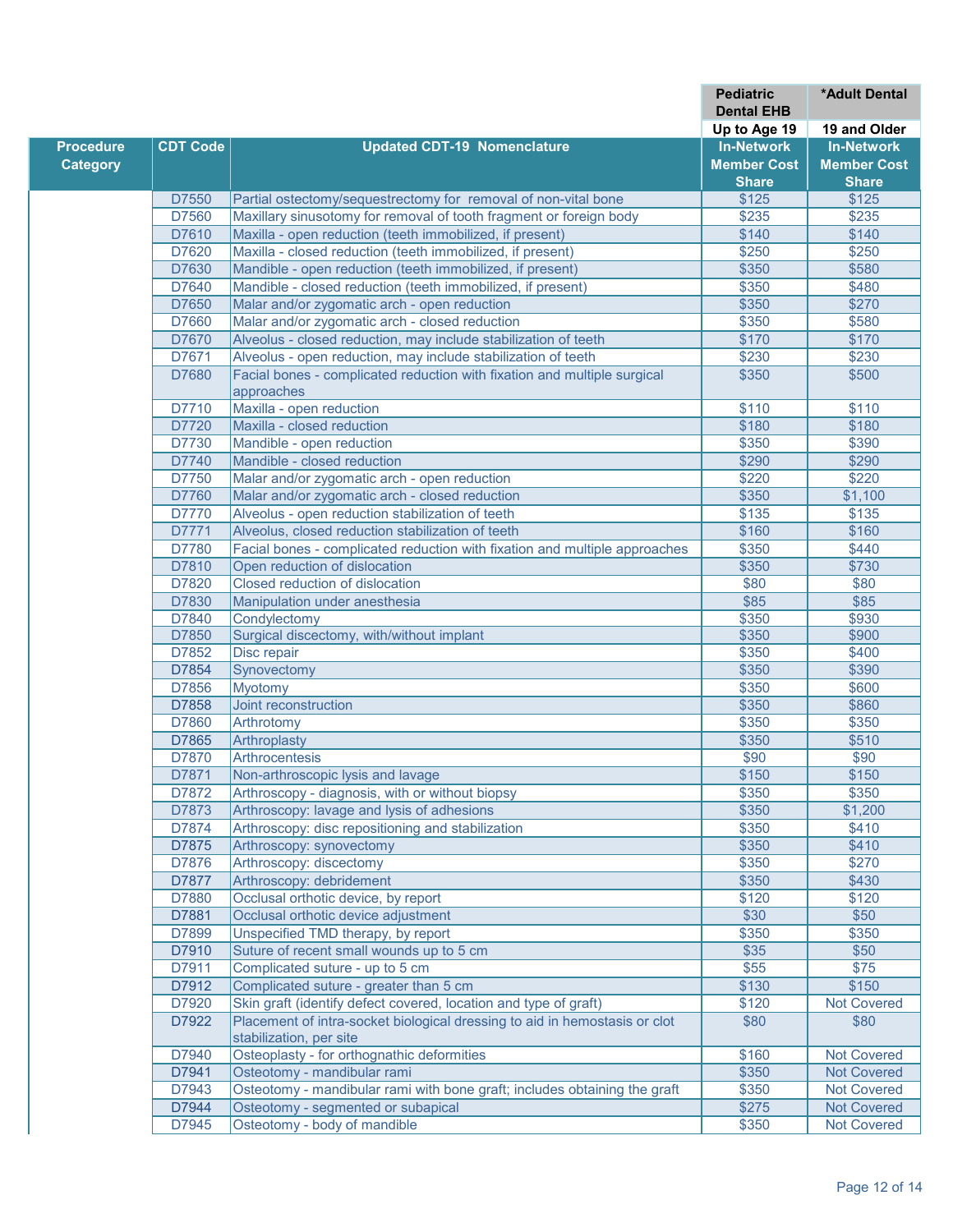|                                              |                 |                                                                                                                     | <b>Pediatric</b>   | <b>*Adult Dental</b> |
|----------------------------------------------|-----------------|---------------------------------------------------------------------------------------------------------------------|--------------------|----------------------|
|                                              |                 |                                                                                                                     | <b>Dental EHB</b>  |                      |
|                                              |                 |                                                                                                                     | Up to Age 19       | 19 and Older         |
| <b>Procedure</b>                             | <b>CDT Code</b> | <b>Updated CDT-19 Nomenclature</b>                                                                                  | <b>In-Network</b>  | <b>In-Network</b>    |
| <b>Category</b>                              |                 |                                                                                                                     | <b>Member Cost</b> | <b>Member Cost</b>   |
|                                              |                 |                                                                                                                     | <b>Share</b>       | <b>Share</b>         |
|                                              | D7946           | LeFort I (maxilla - total)                                                                                          | \$350              | <b>Not Covered</b>   |
|                                              | D7947           | LeFort I (maxilla - segmented)                                                                                      | \$350              | <b>Not Covered</b>   |
|                                              | D7948           | LeFort II or LeFort III (osteoplasty of facial bones for midface hypoplasia or                                      | \$350              | <b>Not Covered</b>   |
|                                              |                 | retrusion) - without bone graft                                                                                     |                    |                      |
|                                              | D7949           | LeFort II or LeFort III - with bone graft                                                                           | \$350              | <b>Not Covered</b>   |
|                                              | D7950           | Osseous, osteoperiosteal, or cartilage graft of the mandible or maxilla -<br>autogenous or nonautogenous, by report | \$190              | <b>Not Covered</b>   |
|                                              | D7951           | Sinus augmentation with bone or bone substitutes via a lateral open<br>approach                                     | \$290              | <b>Not Covered</b>   |
|                                              | D7952           | Sinus augmentation via a vertical approach                                                                          | \$175              | <b>Not Covered</b>   |
|                                              | D7955           | Repair of maxillofacial soft and/or hard tissue defect                                                              | \$200              | <b>Not Covered</b>   |
|                                              | D7961           | Buccal / labial frenectomy (frenulectomy)                                                                           | \$120              | \$120                |
|                                              | D7962           | Lingual frenectomy (frenulectomy)                                                                                   | \$120              | \$120                |
|                                              | D7963           | Frenuloplasty                                                                                                       | \$120              | \$120                |
|                                              | D7970           | Excision of hyperplastic tissue - per arch                                                                          | \$175              | \$176                |
|                                              | D7971           | Excision of pericoronal gingiva                                                                                     | \$80               | \$80                 |
|                                              | D7972           | Surgical reduction of fibrous tuberosity                                                                            | \$100              | <b>Not Covered</b>   |
|                                              | D7979           | <b>Non-surgical Sialolithotomy</b>                                                                                  | \$155              | \$155                |
|                                              | D7980           | Sialolithotomy                                                                                                      | \$155              | \$155                |
|                                              | D7981           | Excision of salivary gland, by report                                                                               | \$120              | \$120                |
|                                              | D7982           | Sialodochoplasty                                                                                                    | \$215              | \$215                |
|                                              | D7983           | Closure of salivary fistula                                                                                         | \$140              | \$140                |
|                                              | D7990           | <b>Emergency tracheotomy</b>                                                                                        | \$350              | <b>Not Covered</b>   |
|                                              | D7991           | Coronoidectomy                                                                                                      | \$345              | <b>Not Covered</b>   |
|                                              | D7995           | Synthetic graft - mandible or facial bones, by report                                                               | \$150              | <b>Not Covered</b>   |
|                                              | D7997           | Appliance removal (not by dentist who placed appliance), includes removal                                           | \$60               | <b>Not Covered</b>   |
|                                              |                 | of archbar                                                                                                          |                    |                      |
|                                              | D7999           | Unspecified oral surgery procedure, by report                                                                       | \$350              | \$350                |
| Orthodontics                                 | D8080           | Comprehensive orthodontic treatment of the adolescent dentition                                                     |                    |                      |
|                                              | D8210           | Removable appliance therapy                                                                                         |                    |                      |
|                                              | D8220           | <b>Fixed appliance therapy</b>                                                                                      |                    |                      |
|                                              | D8660           | Pre-orthodontic treatment examination to monitor growth and development                                             |                    |                      |
|                                              | D8670           | Periodic orthodontic treatment visit                                                                                |                    |                      |
|                                              | D8680           | Orthodontic retention (removal of appliances, construction and placement of                                         |                    |                      |
|                                              |                 | retainer(s)                                                                                                         |                    |                      |
|                                              | D8681           | Removable orthodontic retainer adjustment                                                                           |                    |                      |
|                                              | D8696           | Repair of orthodontic appliance - maxillary                                                                         | \$350              | <b>Not Covered</b>   |
|                                              | D8697           | Repair of orthodontic appliance - mandibular                                                                        |                    |                      |
|                                              | D8698           | Re-cement or re-bond fixed retainer - maxillary                                                                     |                    |                      |
|                                              | D8699           | Re-cement or re-bond fixed retainer - mandibular                                                                    |                    |                      |
|                                              | D8701           | Repair of fixed retainer, includes reattachment - maxillary                                                         |                    |                      |
|                                              | D8702           | Repair of fixed retainer, includes reattachment - mandibular                                                        |                    |                      |
|                                              | D8703           | Replacement of lost or broken retainer - maxillary                                                                  |                    |                      |
|                                              | D8704           | Replacement of lost or broken retainer - mandibular                                                                 |                    |                      |
|                                              | D8999           | Unspecified orthodontic procedure, by report                                                                        |                    |                      |
| <b>Adjunctive General</b><br><b>Services</b> | D9110           | Palliative (emergency) treatment of dental pain - minor procedure                                                   | \$30               | \$28                 |
|                                              | D9120           | Fixed partial denture sectioning                                                                                    | \$95               | \$95                 |
|                                              | D9210           | Local anesthesia not in conjunction with operative or surgical procedures                                           | \$10               | \$10                 |
|                                              | D9211           | Regional block anesthesia                                                                                           | \$20               | \$20                 |
|                                              | D9212           | Trigeminal division block anesthesia                                                                                | \$60               | \$60                 |
|                                              | D9215           | Local anesthesia in conjunction with operative or surgical procedures                                               | \$15               | \$15                 |
|                                              | D9222           | Deep sedation/analgesia - first 15 minute                                                                           | \$45               | \$45                 |
|                                              | D9223           | Deep sedation/general anesthesia - each 15 minute increment                                                         | \$45               | \$45                 |
|                                              |                 |                                                                                                                     |                    |                      |